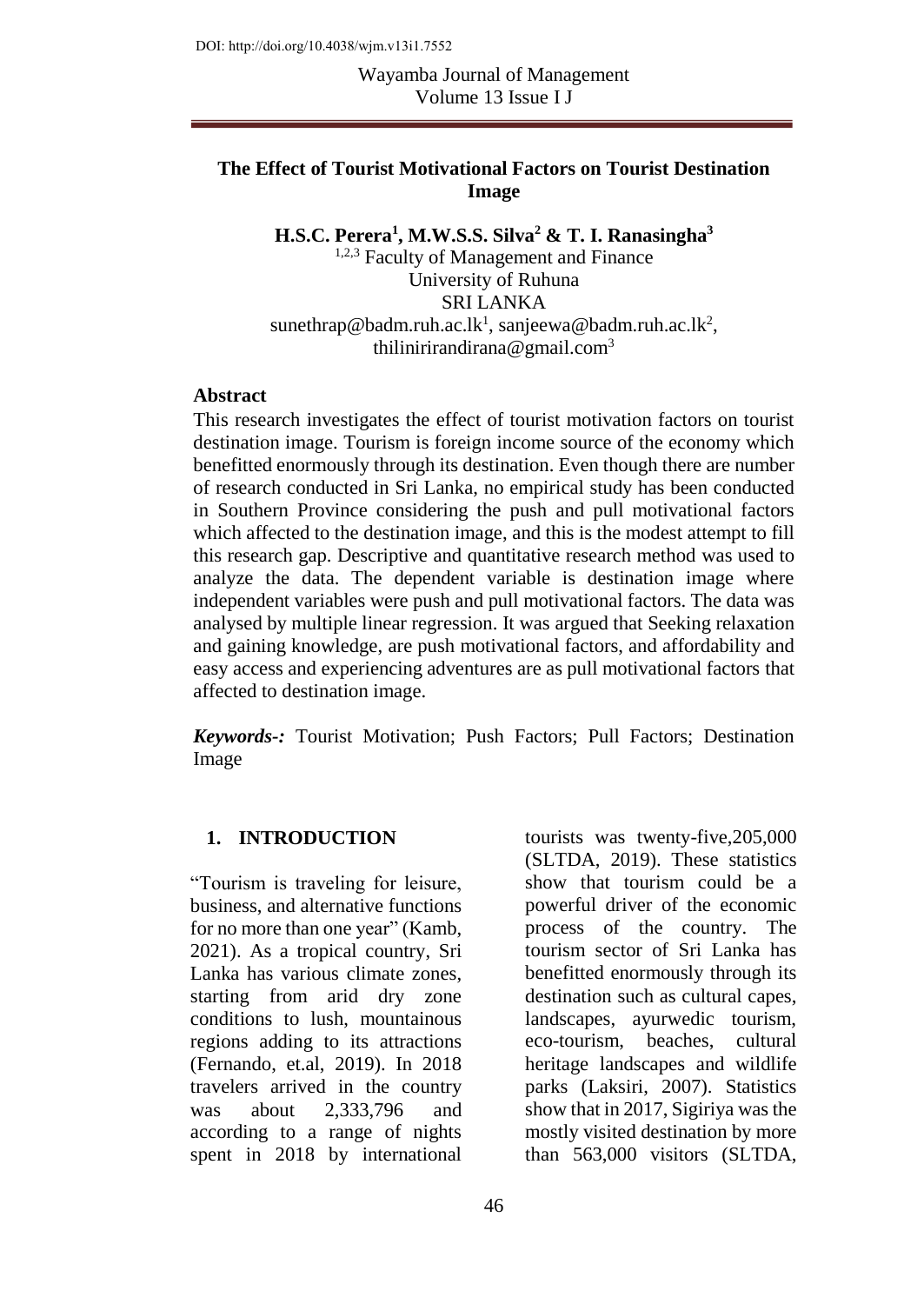2019). It is evident that tourism industry helps increase the national income, decrease the unemployment rate, encourage new enterprises and develop infrastructure plus the rural areas of the country (SLTDA, 2019). Thereby, it is vital to pay more attention on why people should visit Sri Lanka, in tourism planning by the private sector as well the government sector (Ranasinghe et al., 2020). It has been identified some motivational factors affecting to tourist arrivals to Sri Lanka and travel around the country such as seeking relaxation, enhancing relations, gaining knowledge, fulfilling spiritual needs, affordable and easy access, and adventure activities. Most of the Sri Lankan and foreign tourists' prime motivation factor is pleasure and it includes factors such as: holiday, recreation and site seeing. (Abeysekara & Kulathilaka, 2020).

Theories in sociology, psychology and anthropology were foundations for travel motivational factors. Specially Dann's theory and Iso-Ahola's theory were the theories based on Physiological needs, needs for self-actualization of the human motivation. There, Dann's Theory introduced the push, pull motivational factors as one of major motivational factors that affected to tourist destination image (Yousaf et.al., 2018; Qian et.al., 2020). Push factors include such as escape, prestige, novelty, pleasure and Pull factors are the attractiveness of the destination,

ease of travel, infrastructure facilities. Many researchers have identified that, there is a relationship between these motivational factors and destination image (Ranasinghe, 2019; Qian, et.al, 2020; Abeysekara and Kulathilaka, 2020; Vinyals et.al, 2019; Wong et.al, 2021; Pearce, 2013; Pestana and Parreira, 2020; Fernando et.al,2019; Wicramasooriya, et.al, 2020). The researchers argue that Sri Lanka's natural beauty and its diversity is the prime pull motive factors that agnates destination image. Also, Sri Lankan culture, religion, historical monuments, friendliness of people, customs and traditions are pull motivational factors which affected to destination image (Wicramasooriya, et.al, 2020; Ranasinghe ,2019). Even though there are number of research conducted in Sri Lanka, no empirical study has been conducted considering the push and pull motivational factors which affected to the destination image of tourists focusing to Southern Province, Sri Lanka. Where Southern Province considered as famous destination for tourist attraction, especially Galle and Matara Districts. Table 1 illustrates the annual occupancy rates of tourists' hotels and resorts in Sri Lanka for the period of 2017 to 2020. It shows that South Cost which represent the Southern Province is one the most attractive tourist destination place in Sri Lanka. Moreover, Southern Province has its own identity for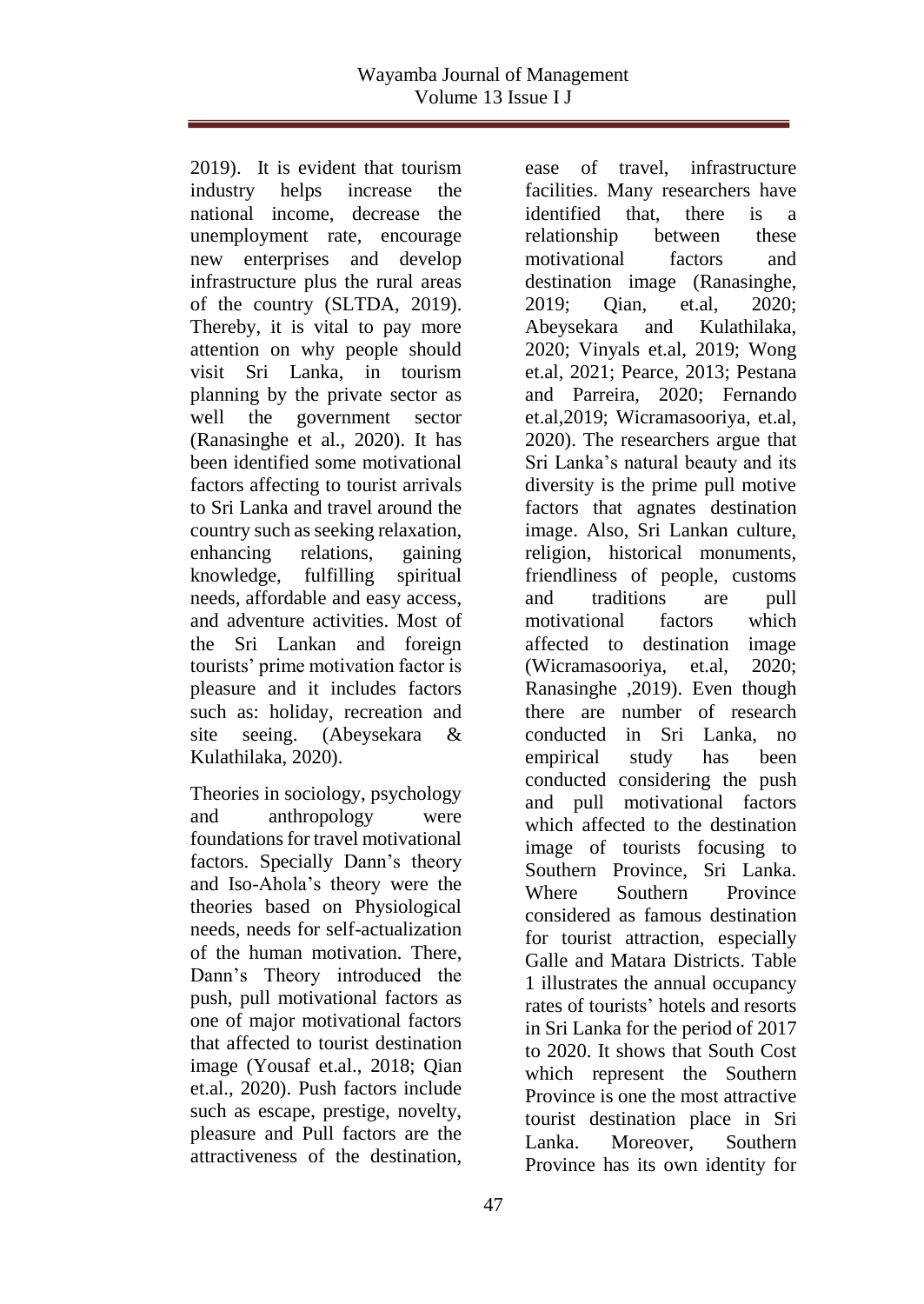tourist attraction with its stunning beaches, places such as Sinharaja rain forest, incredible wildlife like dry ever green sanctuaries which are Yala, Udawalawa national parks and classical heritage landmarks of Galle and Matara Dutch Forts and other natural environmental attractions. These factors of destination attributes and tracing real feelings of visiting Southern Province might be different for tourists than other provinces of the country. Hence studying the tourist motivation factors which affects to destination image may provide different results for Southern Province in Sri Lanka. Thereby this research is the modest attempt to fill that research gap. And the main objective of this research is to empirically investigate the effect of tourist motivation factors on tourist destination image special reference to Southern Province, Sri Lanka.

# **2. LITERATURE REVIEW**

There are several theories that have been developed related to motivational factors and destinations of tourism. Among those, Dann's Theory of Push, Pull Motivations (1997), Iso- Ahola's Motivation Theory in Tourism, and Motivation Theory of Destination Image are important.

## **2.1 Dann's push and pull motivation theory**

Dann (1977) push, pull motivation theory is one of all the widely accepted theoretical frameworks

in business analysis. According to Dann (1977), multiple factors inspire tourists to go to specific places or destinations. These factors divided to two categorized as push or pull motivations. Push factors can be identified as internal drivers or intrinsic factors that lead people to travel. These factors are associated with factors such as ego enhancement, self-esteem, knowledge-seeking, relaxation, socialization, recreation, adventure, and escape. Push factors can be categorized as factors that lead people to travel. These requirements are commonly identified as the sociopsychological needs of individuals. Pull factors are extrinsic factors/ external factors that motivate people to travel. Pull factors are mainly related to destination facilities. (Example: price, infrastructure, facilities)

## **2.2 Iso- Ahola's motivation theory in tourism**

This is basically social psychology model of tourism. Iso-Ahola, (1983), stated that "interpersonal salvation, personal salvation, personal seeking, interpersonal seeking is the impetus for tourism and entertainment (Choe et.al., 2013). Iso-Ahola (1983) further states that "the interaction of two forces manages the psychological benefits of recreational travel: avoidance of normal and stressful environments. In this "process of optimization, people open themselves up to other levels of interaction and social interaction at other times and at different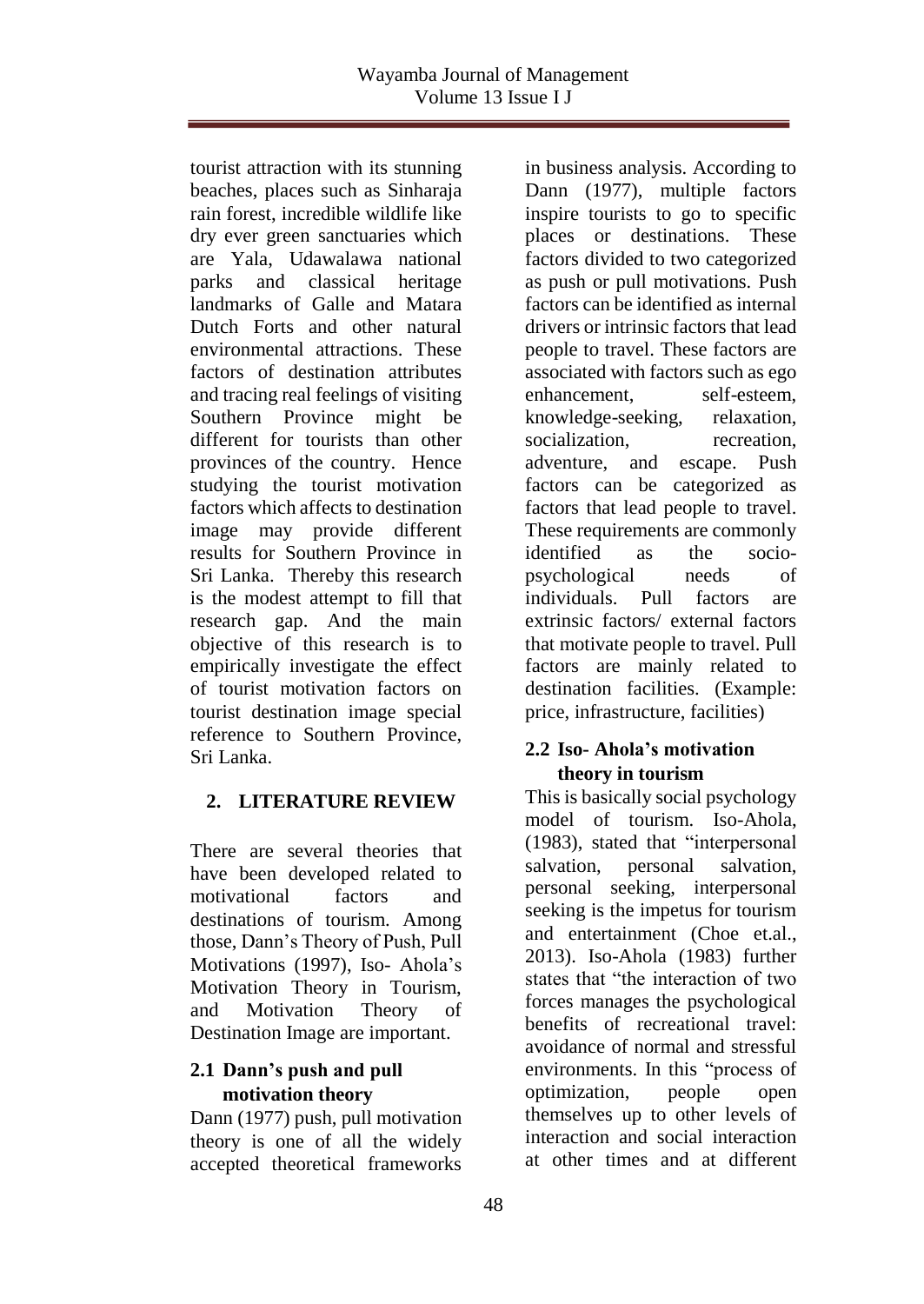times. This does not mean that people always have such optimism or balance". The dialectical process often fails and causes more interaction and stress than expected. The psychological evidence reviewed suggests that recreational travel has the potential to provide the individual with an alternative stimulus and the need for the desired social interaction (Goossens, 2000).

# **2.3 Motivation theory of destination image**

Many researchers are more concerned to explain behaviour and satisfaction of tourist through destination image than explaining what influences on it. The studies where destination image is taken as a dependent variable are limited (Madden et.al, 2016), maybe due to the trust in capability of the motivation theory to explain. It seems cognitive and affective image are influenced to motivate towards destination image. The "cognitive destination refers to the beliefs, impression and knowledge about the attribute of destination whereas the affective image refers to the feelings and emotions towards the destination" (Martin and Rodriguez 2008). In marketing motivation theory is widely accepted, especially the internal motivation can use to segment the tourists and can design customize marketing campaigns accordingly to attract the tourists (Madden et.al, 2016). Most tourism studies agree that at "the pre-visit stage, motivation plays a major role in determining

tourists' decisions regarding when, where and what type of tourism to pursue" (Madden et.al, 2016).

### **2.4 Tourist motivation and destination image**

According to Woosnam and Stylidis (2020), destination image was a beneficial area of study, and he explains that personal behavior depends on image rather than reality. Destination image is defined as the expression of a load of knowledge, impressions, and prejudices, emotional thoughts, of a person or group of people who have a particular objective or place (Pujiastuti et.al, 2020). Also, tourism destination image can be explained as the perception about tourism infrastructure, unique cultural attraction and destination, hospitality atmosphere. (Vinyals et.al, 2019). Whereas travel motivation is considered as a key component of understanding travel decision-making behavior, and it plays a specific role in predicting future travel patterns. Travel motivation can be described as a "global network of biological and cultural forces that provide value and guidance for travel choices, behaviors and experiences" (Malhotra et.al., 2004). Moreover, a strong link between travel motivation and travel destination choices is well documented in the travel literature (Mansfeld, 1992). Considering the past literature on holidaymaker motivation, it is evident that push and pull factors are immensely affected for such motivation (Mehmetoglu, 2011).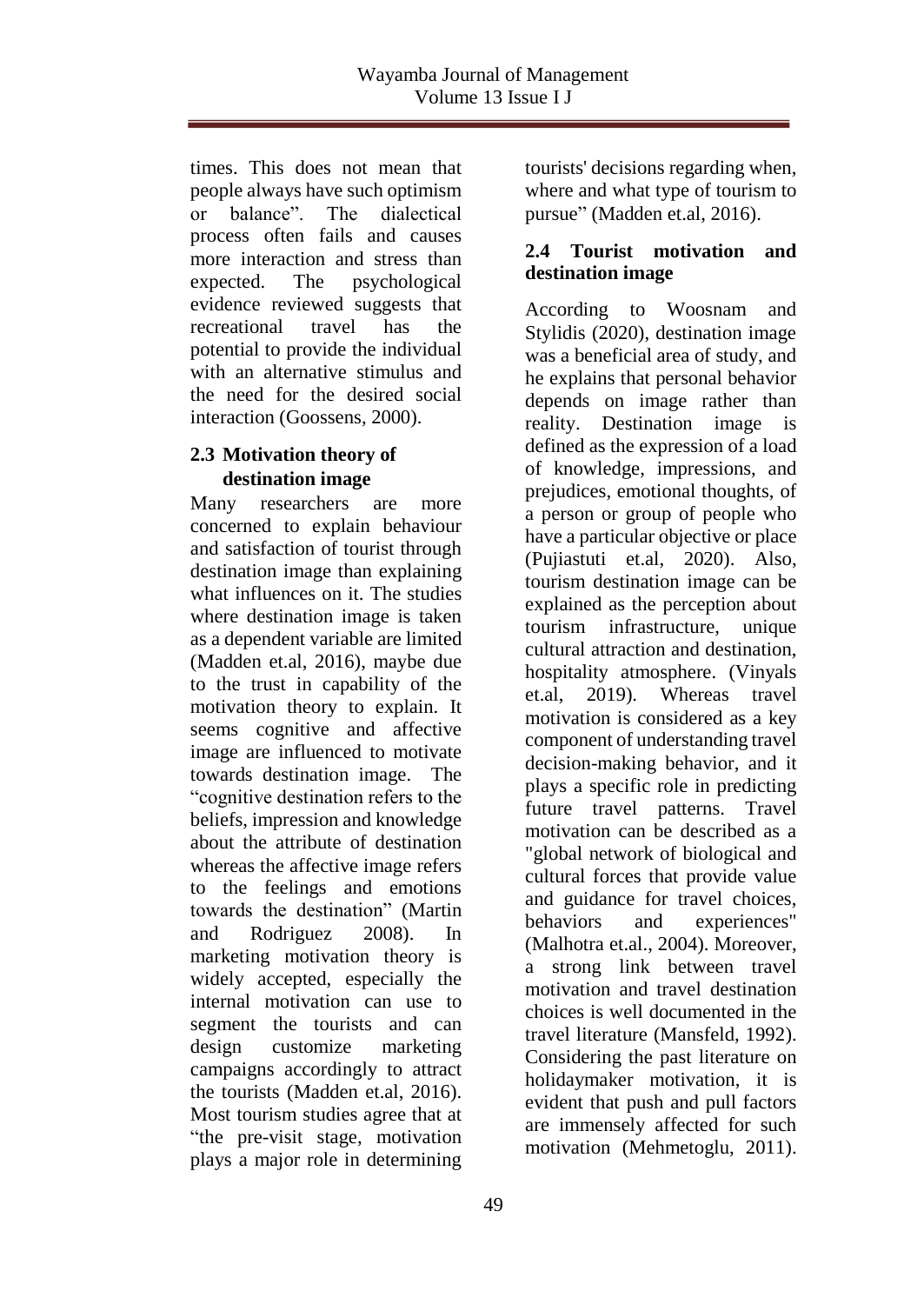Many of the push factors associated with sources that are invisible or inherent desires of individual travelers. Reasons to touring and the advantages of touring experience directly and indirectly represent strategies to meet personal goals and personal needs (Kim, Lee, & Klenosky, 2003). For example, travelers who came to rest and relaxation do so in order to escape from normal life, while others are greatly rewarded for maximizing their enjoyment (Fodness, 1994).

### **2.5 Push factors and pull factors**

Researchers argue that push and pull motivational model is accepted as to measure the travel motivation (Crompton, 1979; Dann, 1977; Yuan & McDonald, 1990). Push factors are defined as innate motivations that cause tourists to seek activities to reduce their needs. Dann, (1977) discuss that pushing factors are logical and often temporary. Kim et al. (2003) linked pushing factors as demand and pulling factors into supply. Findings on the interaction of these factors help destination managers activate their successful market presence (Özdemirler & Uysal, 2005). They represent the awareness of tourists about the main destination and the qualities they need to incorporate into their experience (Gnoth & Zins, 2013). Yuan and McDonald (1990) determine seven factors for selection of destination such as budget, culture, history, simple travel, desert, universal setting,

facilities. Further it was confirmed that attractions have the potential to stimulate and strengthen the primary drive of destinations such as beaches, recreation facilities, cultural sites, recreation, landscaping, shopping and gardening (Vurren & Slabbert, 2012; Yuan & McDonald, 1990). Dann (1977) suggested developing anomie and ego-enhancement as two push motives. Anomie refers to the desire to go beyond the feeling of loneliness in everyday life and to gain recognition through the status quo that travel provides. Moreover, the desire to escape from the cognitive secular environment, rest, fame, regression, health and fitness, improving relationships, exploration, and self-assessment were also identified as push factors for motivation on destination (Dann, 1977). Also, it was described push travel motives into five categories such as: Leisure travel motives, Events or festival travel motives, Shopping travel motives, Relaxation travel motives, and Nature or heritage travel motives (Merwe, and Saayman, 2011). This classification is linked with the image that they have established in their mind and pull factors are associated with the attractiveness of a regions and its various elements which helps to formation of the destination image.

## **2.6 Tourists Destination image**

Destination image, especially the area of attraction where a tourist destination is assessed based on a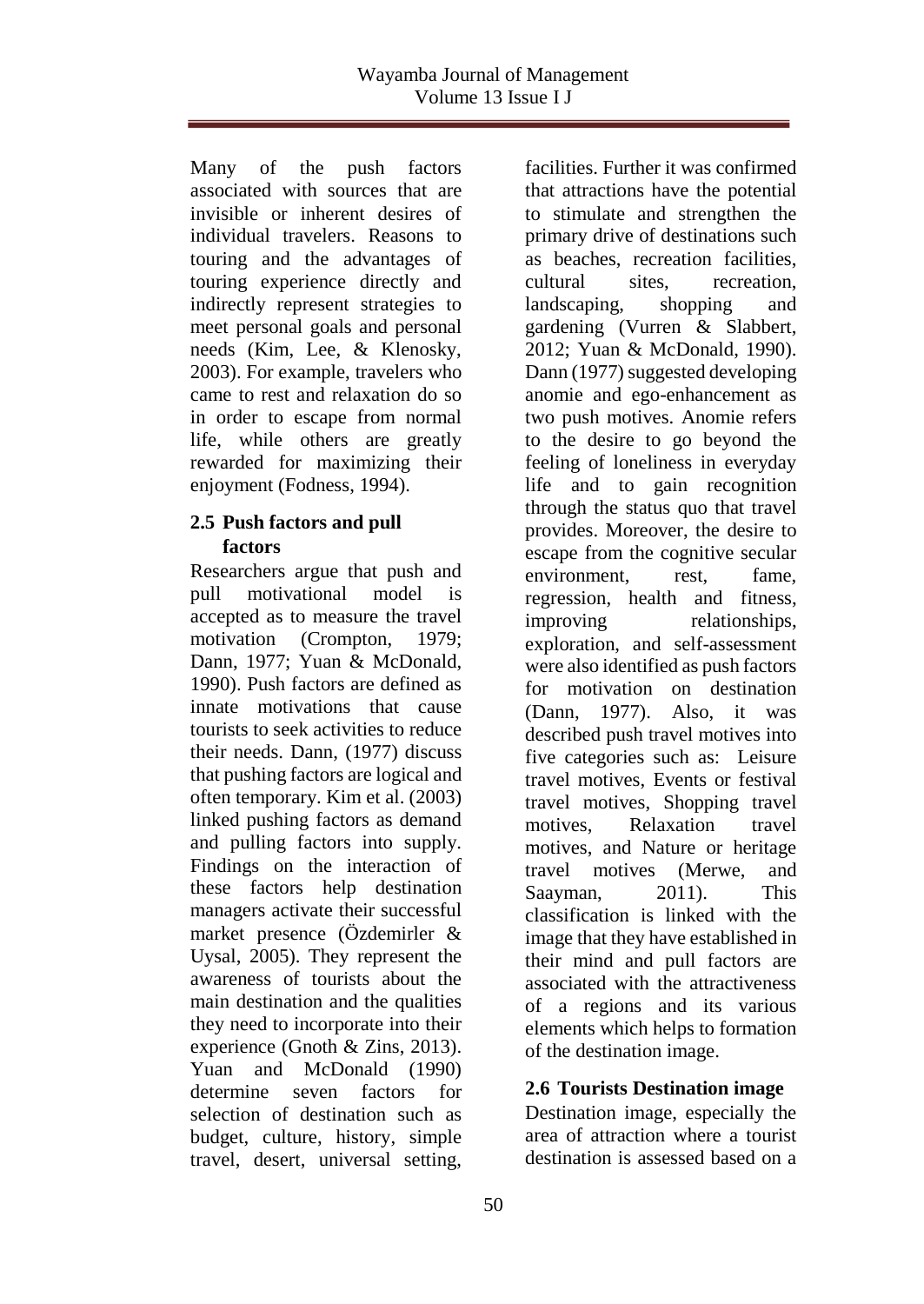set of attributes corresponding to resources or attractions. There is considerable number of authors gave several kinds of definitions related to the destination image. Crompton (1979) states that, the destination image is a collection of beliefs, ideas, and feelings that a person has about a destination. San Martín and Del Bosque (2008) define the destination image as a mental representation of a person's knowledge, feelings, and global feelings about a destination. According to Wong, Song, and Zhang (2021), factors that attract tourists to a destination, in essence, affect the image of a tourist as a destination. According to MacKay and Fesenmaier (1997) the image of a destination is a collection of different products and attributes woven into an overall feeling. Those attractions, such as sightseeing, activities to attend, and memorable experiences, are elements of a destination that should attract tourists and provide the motivation and magnetism needed to get to a determined place. Other authors interpret this image as a collection of all the beliefs, ideas, and feelings that people associate with a destination (Crompton, 1979). The destination image influences tourists to decide where to spend their vacation and money. Here, the importance of the destination image for travelers is crucial. Potential travelers generally have limited knowledge of a destination they have never been to before, as it can be difficult to get objective

action on additional destinations or holiday features.

## **2.7 Effect of tourist motivational factors on tourist destination**

The travel literature clearly shows there is a strong link between travel motivations and destination choices (Kim et al., 2003). Destination development should be planned with the unique motivation of tourists to their specific destinations. In the current competitive environment, their destination varies according to the motivations of the tourists. When considering destinations, many businesses related to tourism try to attract tourists and use different products and services to help their customers choose from a group of destinations (Crompton, 1979). These are called traction factors. Dragging factors are mainly associated with the attraction of a particular destination and the perceived features of the beach, accommodation and recreational facilities as well as cultural and historical and historical resources. According to Kozak (2002), the focal point of the tourism system is the destination with its characteristics and resources, and it was identified four major categories of motivation: culture, the pursuit of pleasure, relaxation, and physics. German tourists are more likely to have motivations based on culture and nature. British tourists loved to have fun and mingle with other tourists. Tourists coming to Turkey had stronger cultural and physical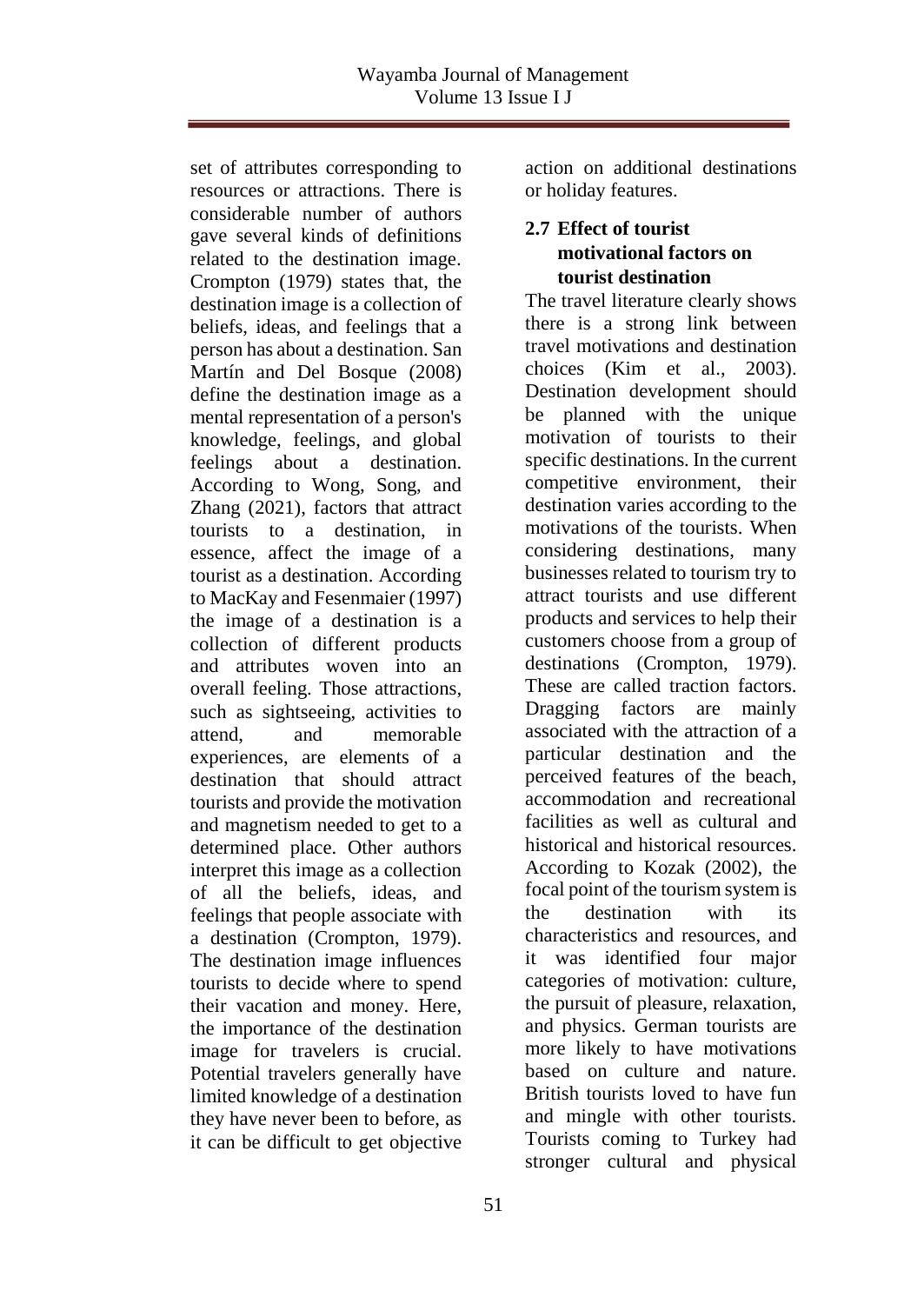motivations than tourists from Mallorca (Kozak, 2002). The study by Zhang and Chai (2009) revealed six driving factors that are motivation towards destination: new experience, salvation, knowledge seeking, fun and relaxation, rest and relaxation, family and friends being together. Also, five factors such as: nature and historic historical environment, hygiene and cleanliness facts, easy to access and economical deal, outdoor activities, sun and foreign environment are impotent towards destination image. Tourists came to Sri Lanka with four major objectives such as: Primary, secondary, intermediate and minimal motives. The primary impetus is the need for tourists to rest and relax. Secondary push factors help travelers to get away from their busy schedule, busy life, experience different lifestyles, learn new things and seek new knowledge (Gnanapala ,2011; Abeysekara and Kulathilaka, 2020, Fenando et.al, 2019, Silva et. al., 2020). Further, they argue that attractions related to the destination of the natural beauty of Sri Lanka and its various flora and fauna are the main motivation of tourism in Sri Lanka. Also, Sri Lankan eco system, culture, Buddhism, historical monuments buildings, the friendliness of the Sri Lankan people, customs and traditions are the secondary motives.

### **3. METHODOLOGY**

### **3.1 Research design**

This research is descriptive in nature and quantitative research method was used to describe the data. Significant effort was depleted in the designing stage of research study applying the unstructured technique to generate tourist push, pull factors and using those in a structured way to check out tourist push, pull factors who visited the Southern province of Sri Lanka.

## **3.2 Population and Sample**

The researcher considered both local tourists and foreign tourists who are visited within last 2020 to 2021 May to Southern province, Sri Lanka was the research population. Researchers selected the sample of 150 tourists (80 local tourists and 70 international tourists) to collect data and check the response.

### **3.3 Data Source, methods, instruments, and analysis**

The Primary data was used as main source of information gathered in this study. Besides, the secondary data is also applied where necessary. The questionnaire was developed based on conceptual framework and each major constructs of independent variables (seeking relations, enhancing relaxation, gaining knowledge, fulfilling spiritual needs, affordable and easy access, variety seeking natural environment, adventure activities, events and activities)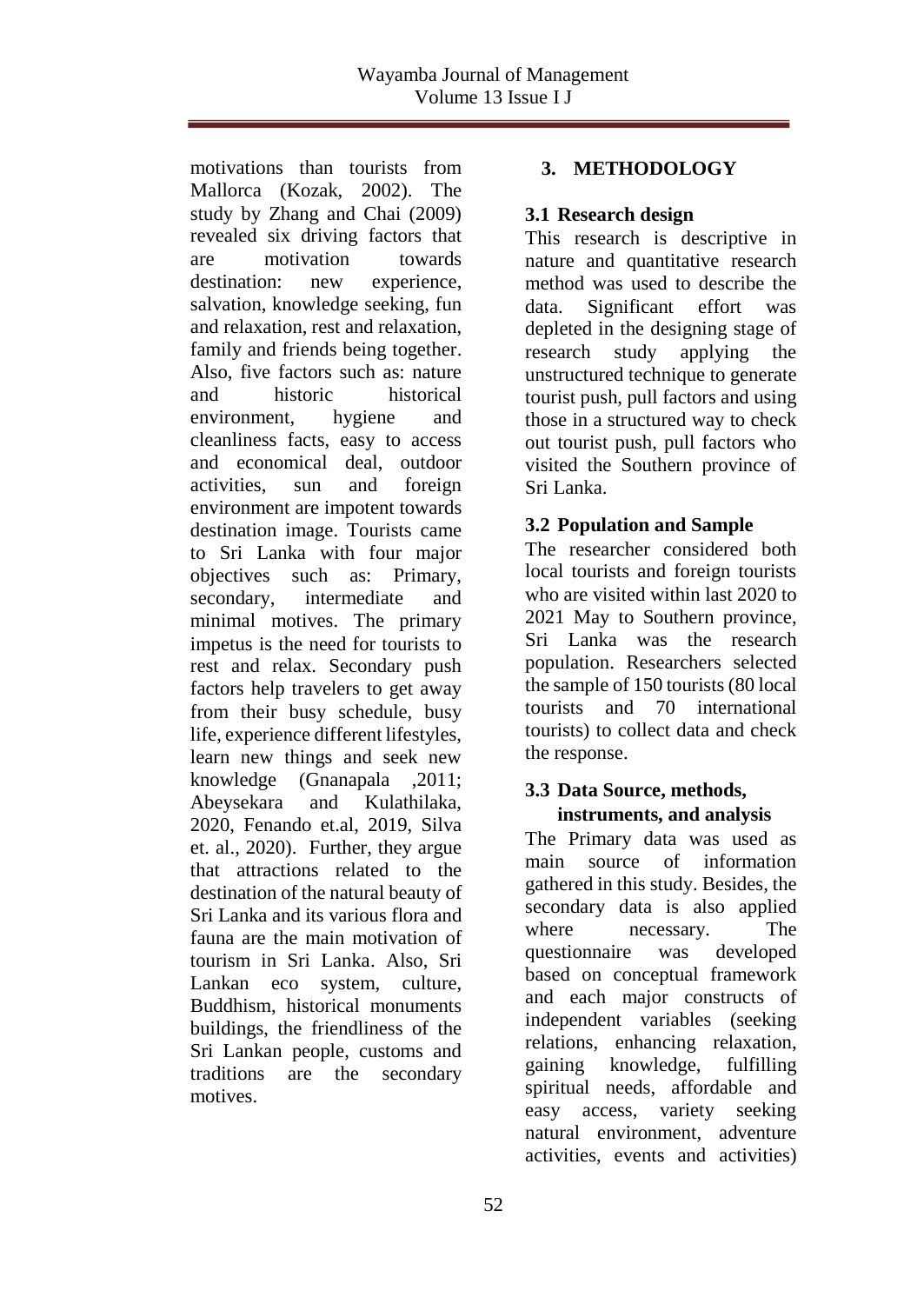were measured through five indicators of each variable. Dependent variable also measured through five indicators (See Table 2). A pre-test was carried out to determine whether respondents have any difficulty of understanding the questionnaire, and ambiguous or biased questions. Pre-test of the questionnaire was carried out to improve the measurement items to assure the content and face validity of the measurement. After assuring validity of measurements, pilot test was carried out using 15 tourists to assure the reliability and validity of indicators and constructs. The validated and reliability assured questionnaire was administered by the researchers to a convenient sample of tourists who visited to the Southern area during 2020 up to 2021May. Further, that international tourist was contacted through tourists' agents and managers of the hotels. Some interviews were conducted face to face and, the researchers prepared online Google form to collect data and then distributed questionnaire through agents and managers. They contacted them through online platforms such as WhatsApp, Facebook, Instagram. The data was analysed by multiple linear regression using Statistical Package for Social Science (SPSS) 20 software. The aim of regression analysis is to construct mathematical models which describe the effect of tourist motivational factors and tourist destination image.

#### **3.4 Conceptual Framework**

The conceptual framework was developed based on the literature review and theoretical foundations. Accordingly, researchers conceptualize both independent and dependent variables within a conceptual framework which illustrates in figure 3.1.

## **3.5 Hypothesis**

It is assumed the tourist motivation is the major factor that determines the destination image and researchers argue that push and pull motives are major motivational tools to measure the travel motivation towards choosing their destinations. Seeking relaxation one of major factor for selecting a destination by a tourist and thereby it is hypothesized that,

**H1:** There is positive effect of Seeking Relaxation on tourist destination image.

Enhancing relation is one of the stimuli influencing the forming of perception and evaluation of destination pre and post visit. It gathered tourist experience and sociodemographic characteristics. And it is hypothesized that,

**H2:** There is positive effect of Enhancing Relations on tourist destination image.

Destination image incorporates perceptions, beliefs, feelings, and knowledge about destination; hence, it is hypothesized that,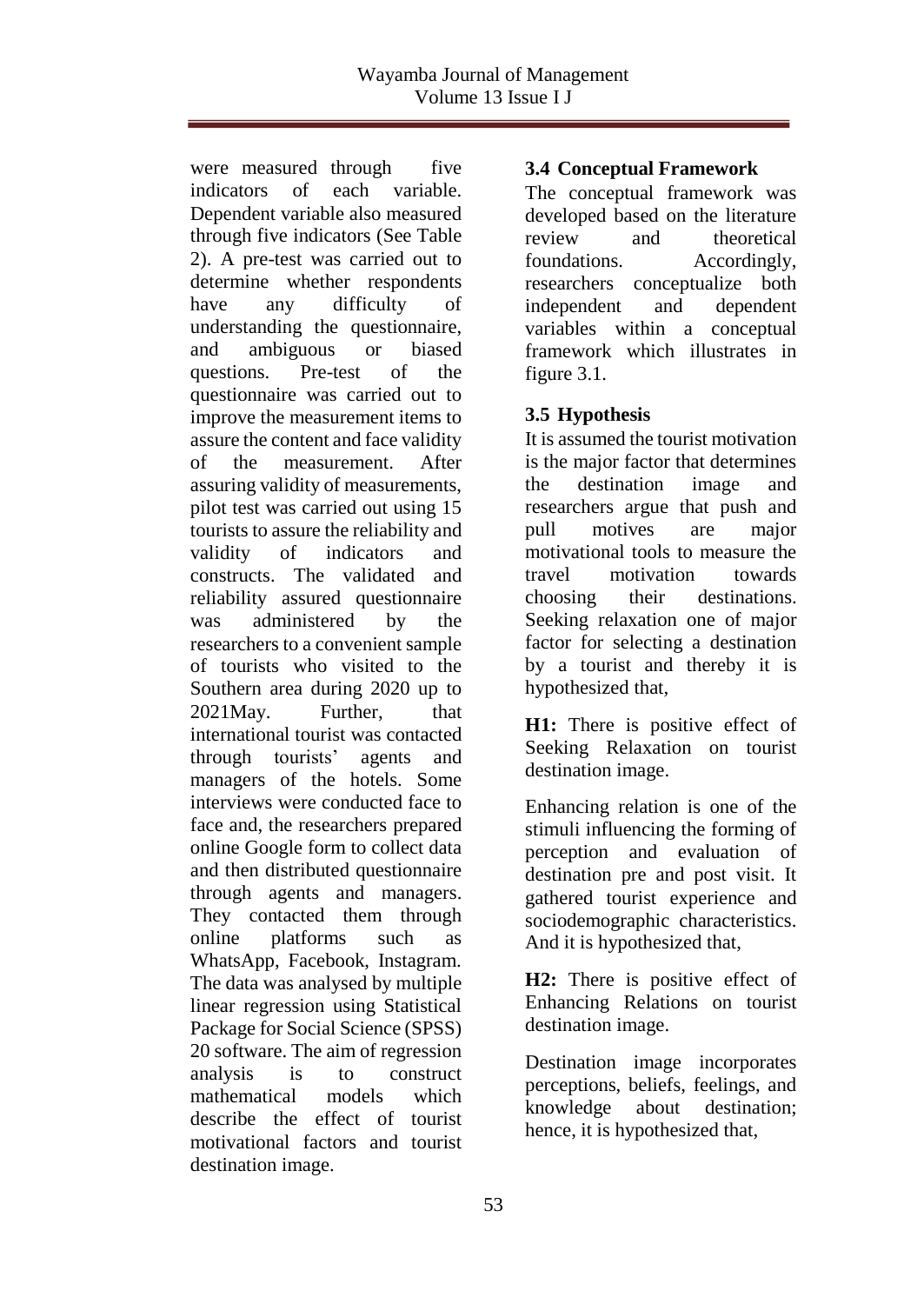**H3:** There is positive effect of Gaining Knowledge on tourist destination image

One of intrinsic motivation factors is fulfilling psychic needs of tourist when selecting their destination. Therefor it is hypothesized that,

**H4:** There is positive effect of Fulfilling Spiritual Needs on tourist destination image

Tourist motivation on destination is affected by external stimuli's, some of the tourists select their destination based on the affordability and easy access to the selected destination. Thereby it is hypothesized that,

**H5:** There is positive effect of Affordable and Easy Access on tourist destination

Destination image has been explore based on tourist's beliefs about cognitive foundations associated with natural environment and climate attractions, activities, and other resource attributes. Accordingly, it is hypothesized that,

**H6:** There is positive effect of Variety Seeking Natural Environment on tourist destination image

Some of the tourists select their destination to get an exciting experience or undertaking something risky. Thus, it is hypothesized that,

**H7:** There is positive effect of Adventure Activities on tourist destination image

Occasionally, tourists are selecting their destination based on participating in events and activities. Thereby, it is hypothesized that,

**H8:** There is positive effect of Events and Activities on tourist destination image

# **4. RESULTS AND DISCUSSION**

The overall survey was conducted by sending 200 questionnaires. Out of the answers received for those questionnaires, 150 were selected and other questionnaires had to be ignored due to incompleteness. The researchers did not find any considerable difference of the answers of international and local tourists. Further, researchers found that almost all local tourist are first time visitors to places like Sinharaja rain forest, Udawalawa and Yala national Park, and some other historical sites. Hence, though the cultural values are different among foreign and local tourists their motivational factors when choosing a destination is normally the same.

# **4.1 Descriptive analysis of destination image and tourist motivation**

Descriptive analysis uses to measure the variability, and shape of the sample data. Table 3 shows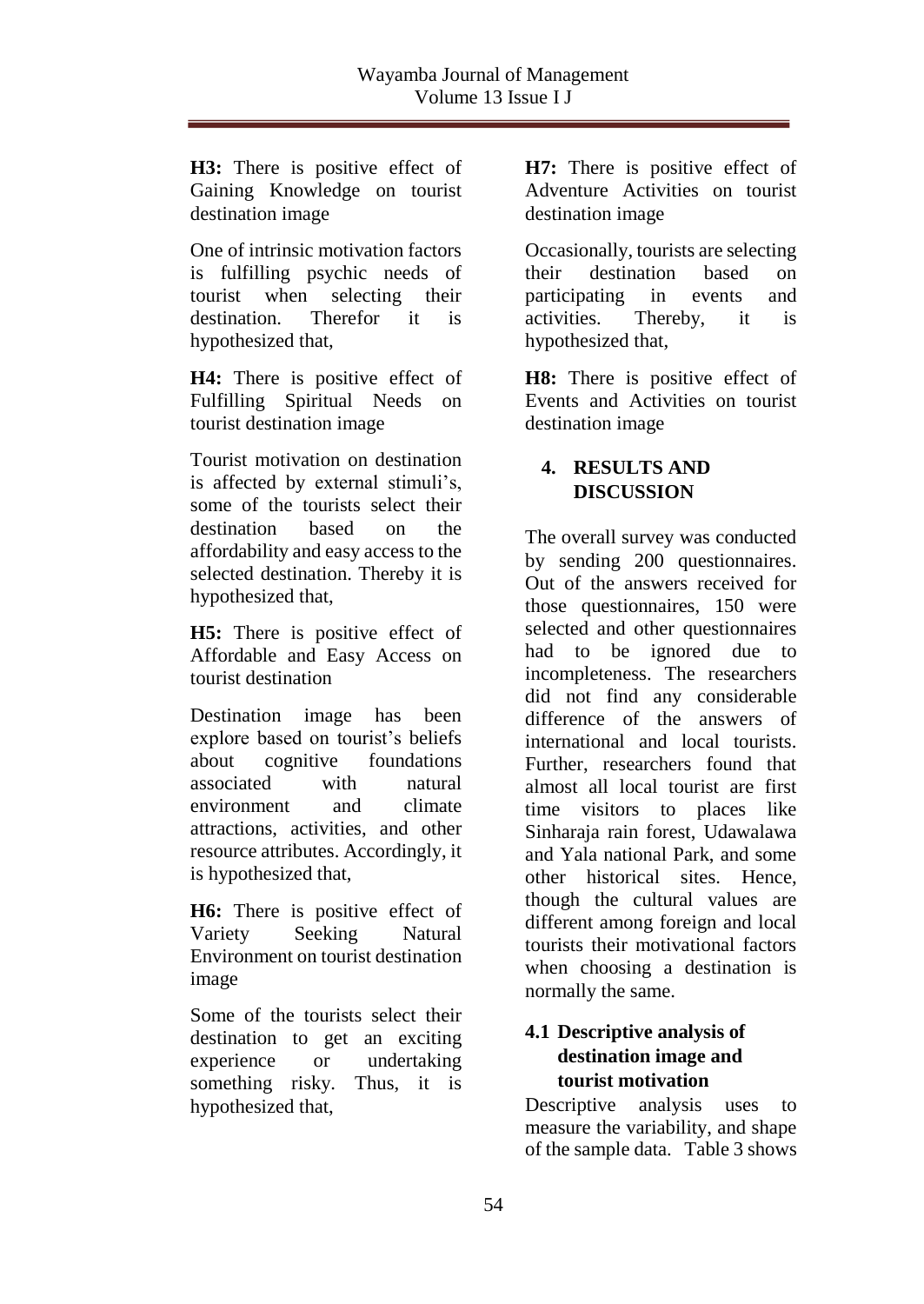the descriptive statics which describe the features of collected data.

## **4.1.1 Dependent variable**

According to the Table 3, the mean value of dependent variable is 3.9853. It is closed to 4. Hence, the perception of the tourist with regards to the motivational factors on Destination Image (DI) is align with agree status.

## **4.1.2 Independent variables**

According to Table 3 the mean values of Push Factors, Seeking Relaxation (SR) has the highest mean value, and it is 4.0747. It is closer to 4, which is considered as the agreed level. Also mean values of other factors such as Enhancing Relations (ER), Gaining Knowledge (GK), Fulfilling Spiritual Needs (FSN), are respectively 3.8787, 3.8960, and 3.8693 also close to 4. In the Pull Factors, the highest mean value shows Affordable and Easy Access factor (AEA) and it is 4.1853. The factors such as Variety Seeking Natural Environment (VSNE), Adventure Activities (AA), Events and Activities (EA) mean values are respectively 4.0107, 3.8840, and 4.0267 also close 4. Hence, both push and pull factors are considered as agreed levels.

# **4.2 Normality test/ data distribution**

To test the shape of the distribution, the normality test was conducted. Normality through the values of Skewness and Kurtosis

or Shapiro-wilk test use for measure the shape of the distribution (Saunders, Lewis, & Thornhill, 2009). According to Veal (2006) "if the Skewness values are closer to zero and Kurtosis values are in between the range of  $+2$  to  $-2$ , it can be considered as that data set follows a normal distribution". Table 4 shows the statics of normality test and data distribution. As the statistics in table 3 discloses, the data of this study has normal distribution because all Skewness values are near to zero while kurtosis value aligned in the range of  $+2$  to  $-2$ .

## **4.3 Econometric results of the effect of tourist motivational factors on destination image**

The motivational factors (Independent Variables) are describing under two major headings: Push Motivational Factors and Pull Mutational Factors. Under the push motivational factors study considered for factors as: Seeking Relaxation (SR), Enhancing Relations (ER), Gaining Knowledge (GK) and Fulfilling Spiritual Needs (FSN). And pull motivational factors were discussed with four namely: Affordable and Easy Access (AEA), Variety Seeking Natural Environment (VSNE), Adventure Activities (AA), and Events and Activities (EA). Multiple Regression analysis was used to measure how push and pull motivational factors and their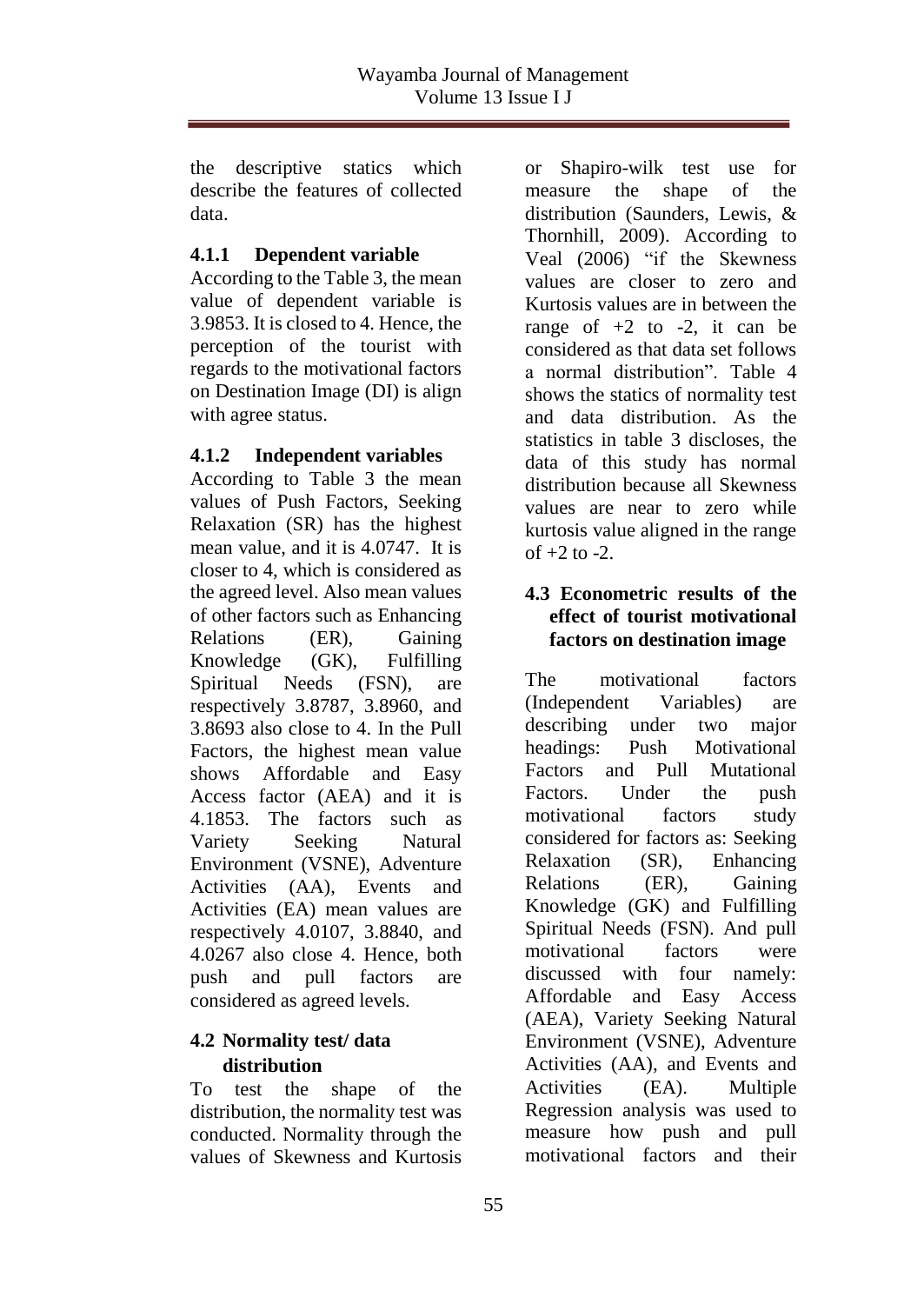effect on destination image. To test the variation among dependent and independent variables R square test was run. ''The value of adjusted R square indicates the degree of variant of dependent is explained by the independent variable" (Harrell, 2009). Thus, Table 5 indicates both push and pull motivational factors and how it explains the dependent variable (Destination Image). It shows that, 47.2% of variation of dependent variable (Destination Image) is explained by push and pull independent variables in the model. Moreover, these statistics shows that, 52.8% of variation are considered as other factors that affected to destination image of tourist's motivation.

## **4.4 Reliability of the indicators**

The reliability analysis of the push factors and pull factors are shown in Table 6. Each indicator in each dimension measured through asking five questions. According to Table 6, Cronbach's Alpha value in all the indicators is greater than the 0.7 and it denotes all the variables are highly reliable.

Further to measure the internal consistency of the model Cronbach's alpha was used. When Cronbach's alpha ranges from 0 to 1 it denotes that data in the model is internally consistent, and the higher value indicating greater internal consistency. Table 7 illustrates the cumulative reliability values of dependent (Destination Image) and independent variables (Push and

Pull Motivational Factors) and it shows all values are near to 1of both dependent and independent variables and it signifies that, there is higher internal consistency among the items in the construct because all Cronbach's alpha values are higher than the standard value 0.7.

# **4.5 Multicollinearity test**

To test the Multicollinearity, VIF (Variance Inflation Factor) and Tolerance value were used. There is the tolerance of less than 0.20 or 0.10 and or VIF of 5 or 10 above indicates a multicollinearity problem (Harrell, 2009). See Table 8 for multicollinearity test results of the study. Accordingly, the statistics shows that there is no multicollinearity problem with the data.

# **4.6 Push motivational factors and the effect on destination image**

Table 9 indicates the push motivational factors and how it explains the dependent variable (Destination Image). Moreover, 39.1% of variation of dependent variable (Destination Image) is explained by an independent variable (Fulfilling Spiritual Needs (FSN), Seeking Relaxation (SR), Gaining Knowledge (GK) and Enhancing Relations (ER).) in the model. Moreover, 60.9% of variation are considered as other factors that affected to destination image of tourist's motivation.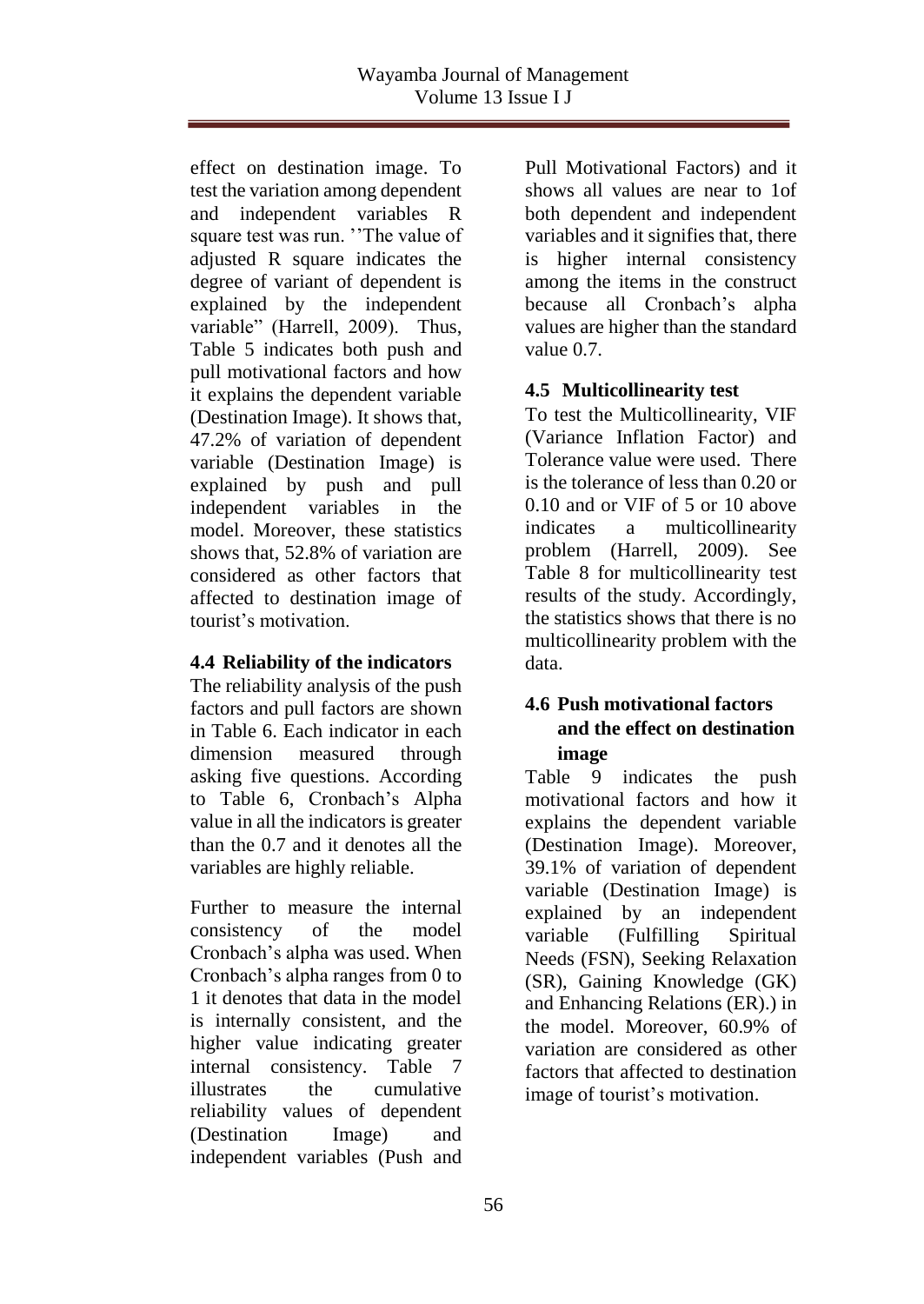## **4.6.1 Analysis of variance for push factors**

The relationship between destination image and Fulfilling Spiritual Needs (FSN), Seeking Relaxation (SR), Gaining Knowledge (GK) and Enhancing Relations (ER) with Destination Image (DI) was tested through ANOVA. Table 10 shows that there is a statistically significant association of Fulfilling Spiritual Needs (FSN), Seeking Relaxation (SR), Gaining Knowledge (GK) and Enhancing Relations (ER) with Destination Image (DI) and those variables can be significantly used to predict the Destination Image (Sig. Value is .000).

## **4.6.2 The effect of push factors on destination image**

The push factors (SR, GK, ER, DI) and their impact on destination image are illustrated in Table 11. Accordingly, the p values of Seeking Relaxation (SR, .010) and Gaining Knowledge (GK, .047) were less than 0.05. Hence, these factors are significantly affected to determine the Destination Image. Seeking relaxation aims to get rid of routine life, to get relaxation, to feel novelty, to self-exploration and evaluation, and to find thrill and excitement, spent time outside the home. It shows that most of the tourists travel to Southern Province in Sri Lanka for seeking relaxation. Researchers didn't see much difference among foreign and local travelers' however most of international travelers are particular with feel novelty.

Gaining knowledge describes with to improve knowledge, to increase knowledge about different destinations, and to collect data for their studies are also affected as a motivational factor on deciding Southern Sri Lanka as their destination. When gaining knowledge international travelers are precise with learning different culture and experiencing different lifestyles.

# **4.7 Pull motivational factors and the effect on destination image**

Table 12 indicates the pull motivational factors, independent variables and how it explains the dependent variable (Destination Image). Moreover, 37.4% of variation of dependent variable (Destination Image) is explained by independent variables. Moreover, 37.4% of variation of dependent variable (Destination Image) are explain by an independent variable (Affordable and Easy Access (AEA), Variety Seeking Natural Environment (VSNE), Adventure Activities (AA), Events and Activities (EA) in the model. Moreover, 62.6% of variation are considered as other factors that affected to destination image of tourist's motivation.

# **4.7.1 Analysis of variance of pull factors**

The pull factors the analysis of variance was tested through ANOVA. Table 13 shows that there is a statistically significant association with Affordable and Easy Access (AEA), Variety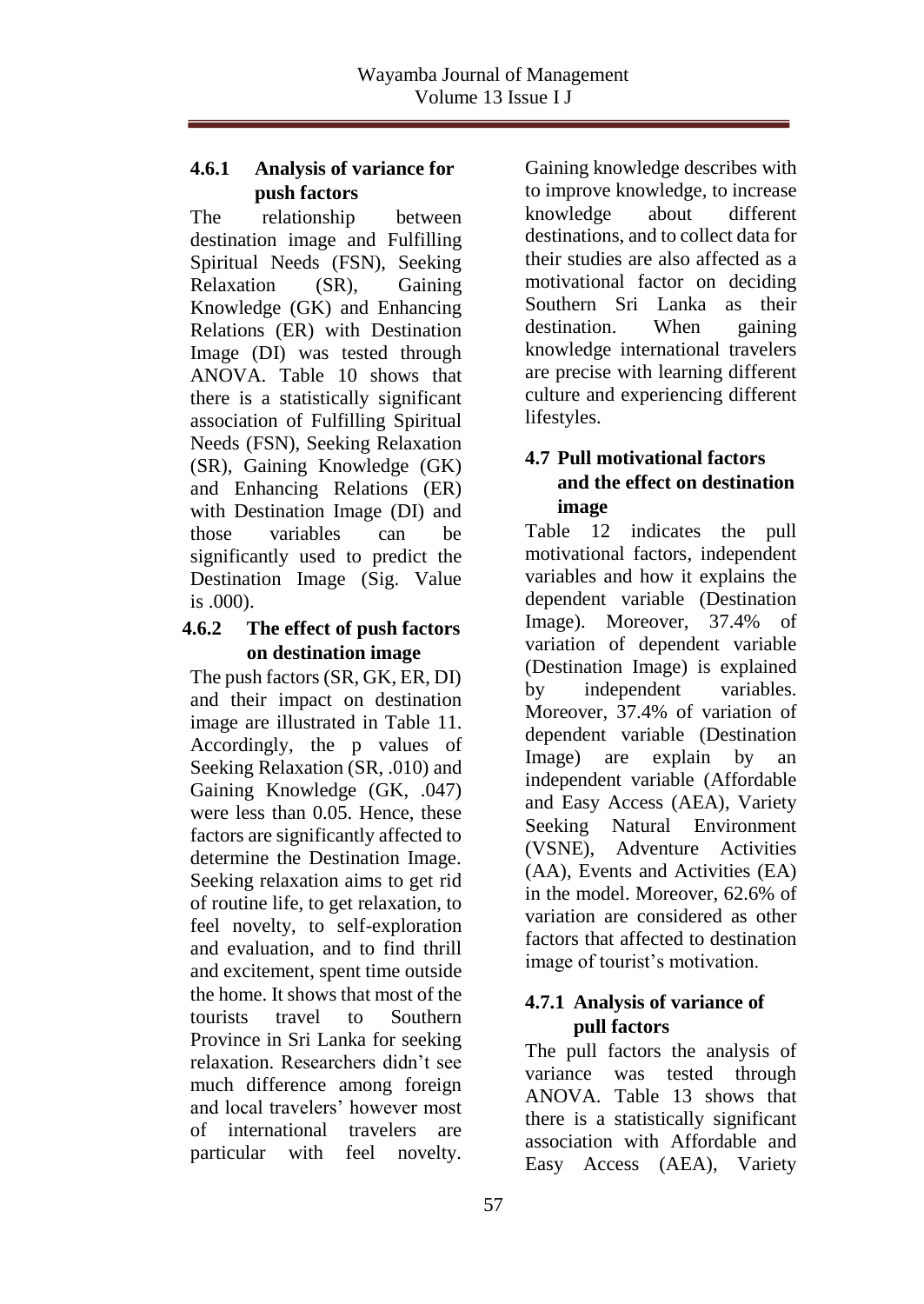Seeking Natural Environment (VSNE), Adventure Activities (AA), Events and Activities (EA) and those variables can be significantly used to predict the Destination Image (Sig. Value is .000).

#### **4.7.2 Pull factors and the effect on destination image**

The pull factors (AEA, VSNE, AA, EA) and their effect on destination image are illustrated in Table 14.Accordingly, the p values of Affordable and Easy Access (AEA) and Events and Activities (EA) were less than 0.05. These factors are significantly affected to determine the Destination Image. Accordingly, Affordable and Easy Access (AEA) recorded the highest beta value (beta: .295) and positive p (.001) value. It denotes: Personal safety, safe destination, low expenditure, peaceful environment, service qualities. When compare the international and local very little difference was identified, where international tourists are more particular with safe destination and peaceful environment. The second highest beta recorded with Events and activities (EA) (beta: .262) with positive p (.025). It represents the activities for entire family, Destination promotions. Traditional Sri Lankan food and beverages, Different language, lifestyle and other cultural attraction, Festivals and other events like Perahera, festivals, and educational field visits. Comparing the local with

international tourists they are specific with Traditional Sri Lankan food and beverages, Different language, lifestyle and other cultural attraction. There by the researchers argued that when improving the push factors (SR and GK) and pull factors (AEA and EA) can be attractive to the southern Sri Lanka.

# **4.8 Testing hypothesis**

The results of the study shown in Table 11, hypothesis was tested through push factors, accordingly,

H1 was accepted ( $\beta$  = 0.278, p = 0.010) and rejecting the null hypothesis. It shows seeking relaxation is having a positive effect on destination image This finding supports the Yuan and McDonald (1990) empirical findings.

H2 was rejected the coefficient value of beta is 0.117 and it is statistically positive. However, the p value is greater than the alpha value  $0.05$  ( $p = .301$ ). Hence there was not a significant positive effect of enhancing relations on destination image.

H3 was accepted (beta is 0.205 and  $p = 0.047$ ) and rejecting the null hypothesis. It illustrates that gaining knowledge have positive effect on destination image.

H4 was rejected and the coefficient value of beta is 0.103 and it is statistically positive. However, when considering the significance value of fulfilling spiritual needs, it is 0.373 and it is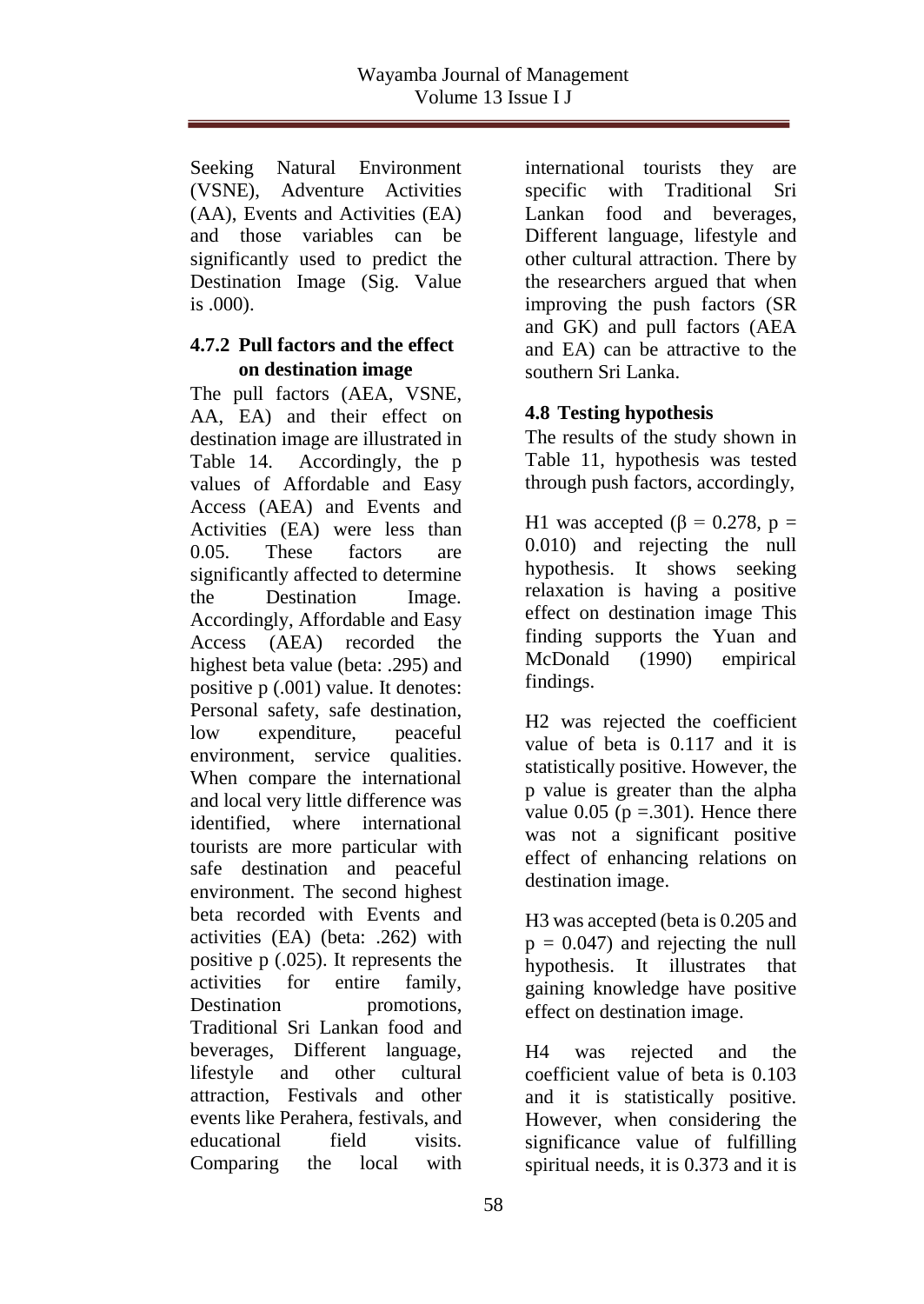greater than p value (0.05). Hence there was not a significant positive effect of fulfilling spiritual needs.

The results of the study shown in Table 14 hypothesis was tested through pull factors, accordingly.

H5 is accepted, and (Beta is 0.295 and  $p = 0.001$  it is strongly significant. Therefore, the results imply that there is a significantly positive effect of affordable and easy access on destination image.

H6 was rejected, the coefficient value of beta is 0.085 and it is statistically positive although, p value is 0.440 and it is greater than p value (0.05). Hence, it can be concluded that there was not a significant positive effect of variety seeking natural environment on destination Image.

H7: was rejected and the beta is 0.066 and it is statistically positive, and the p value is 0.564 and it is greater than 0.05. Thus, no significant positive effect of adventure activities on destination image.

H8: was accepted, where beta is 0.262 and the p value is 0.025 and it is less than the p value 0.05. Therefore, the results imply that there is a significantly positive effect of events and activities on destination image.

# **5. CONCLUSION**

Destination images contribute to the destination choice of the tourists, and it has significantly

influence on tourist satisfaction and destination loyalty. People travel for pleasure and need, and they motived to travel to see beautiful places, explore culture, relaxation, enhancing relations, gaining knowledge, fulfilling spiritual needs, experiencing and seeking varieties in natural environment, and participating events and activities. This paper critically analysis the effect of those motivational factors on tourists' destination image. It was concluded that tourist is selecting Southern Sri Lanka as their destination for seeking relaxation in line with the findings of Dann1977, Iso- Ahola (1983), Merwe and Saayman (2011), Gnanapala ,2011; Abeysekara and Kulathilaka, 2020, Fenando et.al, 2019, Silva et. al., (2020), gaining knowledge, confirms with the findings of Dann (1977), Zhang and Chai (2009), Gnanapala ,2011; Abeysekara and Kulathilaka, 2020, Fenando et.al, 2019, Silva et. al., (2020), experiencing events and activities, verifies with the findings of Gnanapala (2011) and based on the affordability and easy access proves the findings of Yuan and Mc Donald (1990). This paper also suggested that these four pushes and pull factors should improve to attract tourist for Southern, Sri Lanka as a destination.

# **6. IMPLICATIONS OF THE RESEARCH**

Based on the conclusion relevant steps can be taken to increase the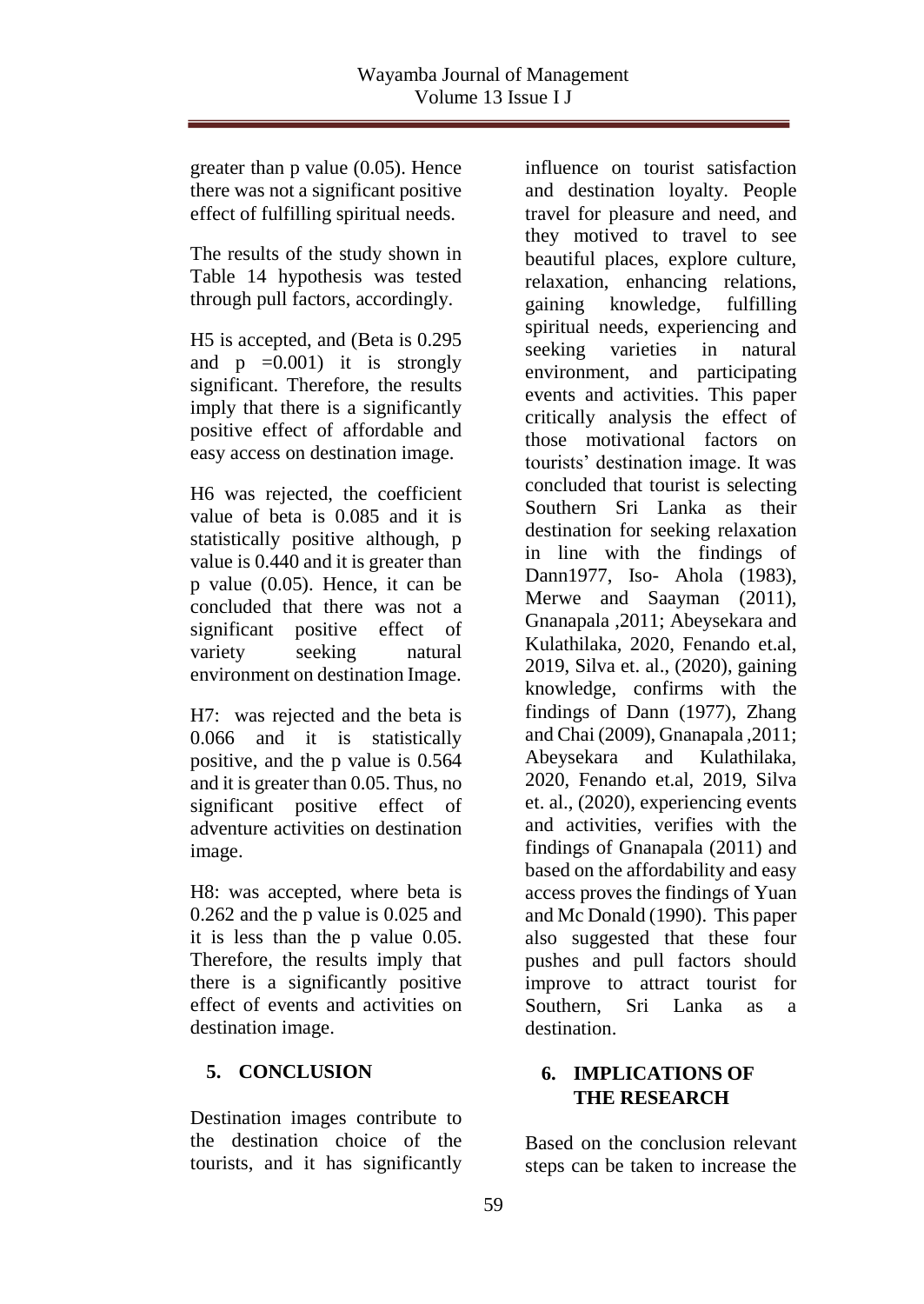awareness of tourists about the natural resources and historical sites in Sri Lanka specially in Southern Province. Its emphasis that when making policy decisions Managers, and Policy makers of Tourism Industry must pay attention on providing recreation and relaxation activities for tourists, improvement of knowledge on historical places, increase the services quality,

safety and affordability. Especially, managers should improve the cultural activities at the places that tourists are lodging. Particularly, international tourists have made it clear within their response that they are looking forward to seeing natural beauty and wanting to experience favorable weather and historical sites.

#### **APPENDIX**



**Figure 3. 1 Conceptual Framework**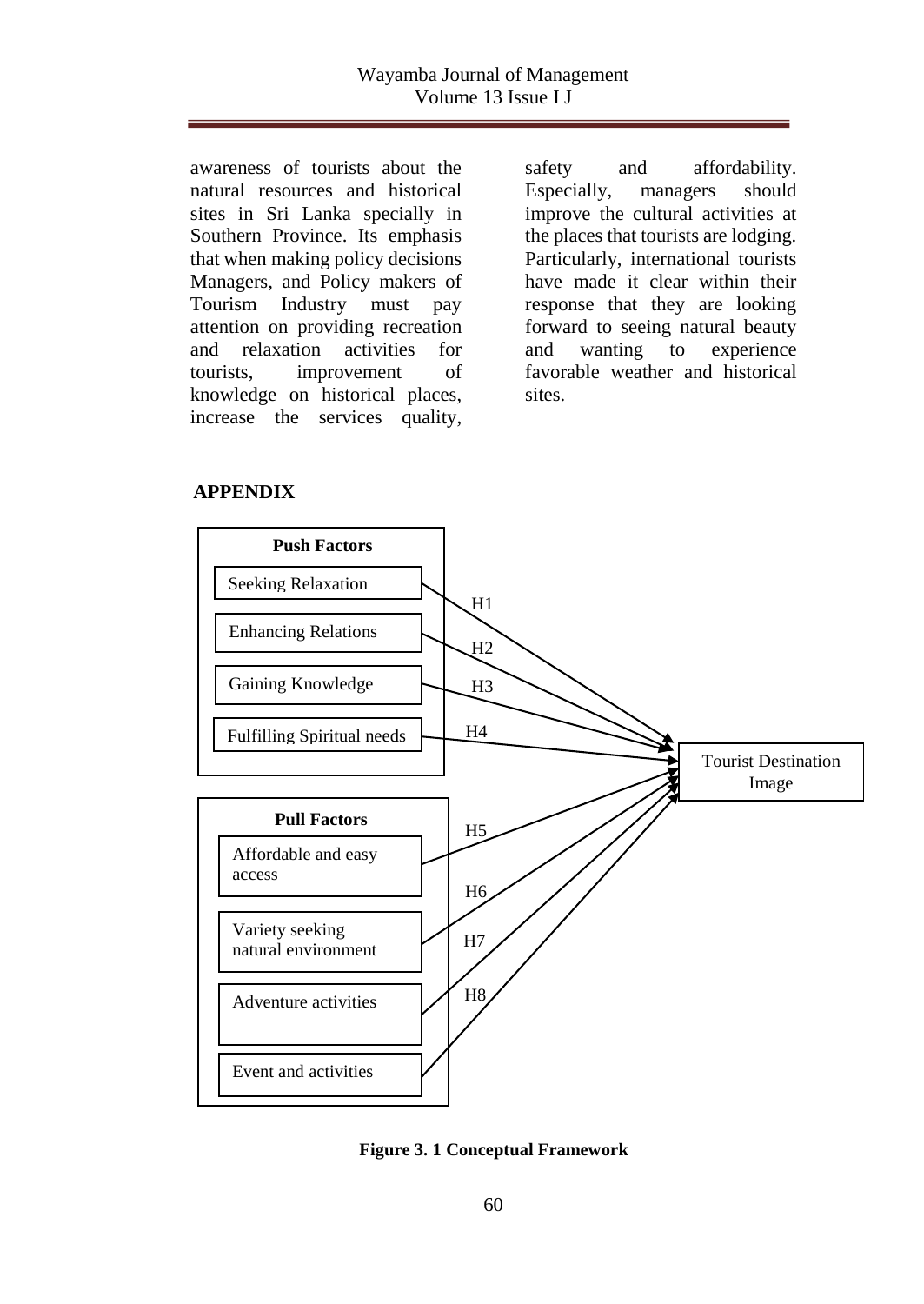| <b>Resort Region</b>  | 2017   | 2018   | 2019   | 2020 |
|-----------------------|--------|--------|--------|------|
| Colombo city          | 75.31% | 79.19% | 58.74% | 15.9 |
| Greater Colombo       | 73.14% | 75.41% | 57.9%  | N/A  |
| <b>South Coast</b>    | 72.38% | 73.1%  | 59.68  | 23.2 |
| <b>East Coast</b>     | 72.95% | 71.35% | 57.31  | 18.1 |
| <b>Hill Country</b>   | 73.55% | 71.67% | 57.45  | 22   |
| <b>Ancient Cities</b> | 73.85% | 71.37% | 56.96  | 16.9 |
| Northern Region       | 70.98% | 68.48% | 48.55  | 14.5 |

**Table 1: Annual occupancy rates of tourist hotels and resorts**

Source: Tourist Board Annual Statistical Reports (2017,2018,2019,2020)

| <b>Table 2: Operationalization of variables</b>                                                                                                                                                                                                                                    |                            |                                                                                                                                                                                                                 |                                    |                                                                                                                                                            |
|------------------------------------------------------------------------------------------------------------------------------------------------------------------------------------------------------------------------------------------------------------------------------------|----------------------------|-----------------------------------------------------------------------------------------------------------------------------------------------------------------------------------------------------------------|------------------------------------|------------------------------------------------------------------------------------------------------------------------------------------------------------|
| <b>Variable</b>                                                                                                                                                                                                                                                                    | <b>Dimensio</b>            | <b>Measurement</b>                                                                                                                                                                                              | <b>Measure</b>                     | Reference                                                                                                                                                  |
| <b>Push factors -</b><br>factors<br>push<br>are defined as<br>intrinsic<br>motives<br>that<br>cause tourists<br>seek<br>to<br>activities<br>to<br>reduce<br>their<br>needs. Push<br>factors<br><i>is</i><br><sub>a</sub><br>socio-<br>psychological<br>visitor<br>that<br>contract | n<br>Seeking<br>relaxation | <b>Items</b><br>Get rid of routine<br>life.<br>Get relaxation<br>Feel novelty<br>thrill<br>Find<br>and<br>excitement<br>Seek solitude in a<br>foreign land<br>Spend time outside<br>from<br>home<br>environment | ment<br>5-point<br>Likert<br>scale | Solanki<br>(2011)<br>Yuan<br>and<br>McDonald<br>(1990)<br>Balogu<br>and<br>McClearly<br>(1999)<br>Laksiri<br>(2007)<br>Yousaf,<br>Amin, &<br>Santos (2018) |
| effects<br>on<br>their<br>motivation to<br>visit<br>an<br>attraction and<br>destination.                                                                                                                                                                                           | Enhancing<br>relations     | different<br>Meet<br>people<br>of<br>Enhancement<br>kinship<br>Exchange<br>custom<br>and tradition<br>Visit a place friend<br>have never been<br>Re-experiencing<br>family togetherness                         | 5-point<br>Likert<br>scale         | Dale Fodness<br>(1994)<br>Yoon<br>and<br><b>Uysal</b> (2005)<br>$\overline{\mathbf{J}}$ .<br>L.<br>Crompton<br>(1979)<br>Silva et al.,<br>(2020)           |
|                                                                                                                                                                                                                                                                                    | Gaining<br>knowledge       | Improving<br>knowledge,                                                                                                                                                                                         | 5-point<br>Likert                  | Yoon and<br><b>Uysal</b> (2005)                                                                                                                            |

Learning about different culture,

scale

Dale Fodness (1994)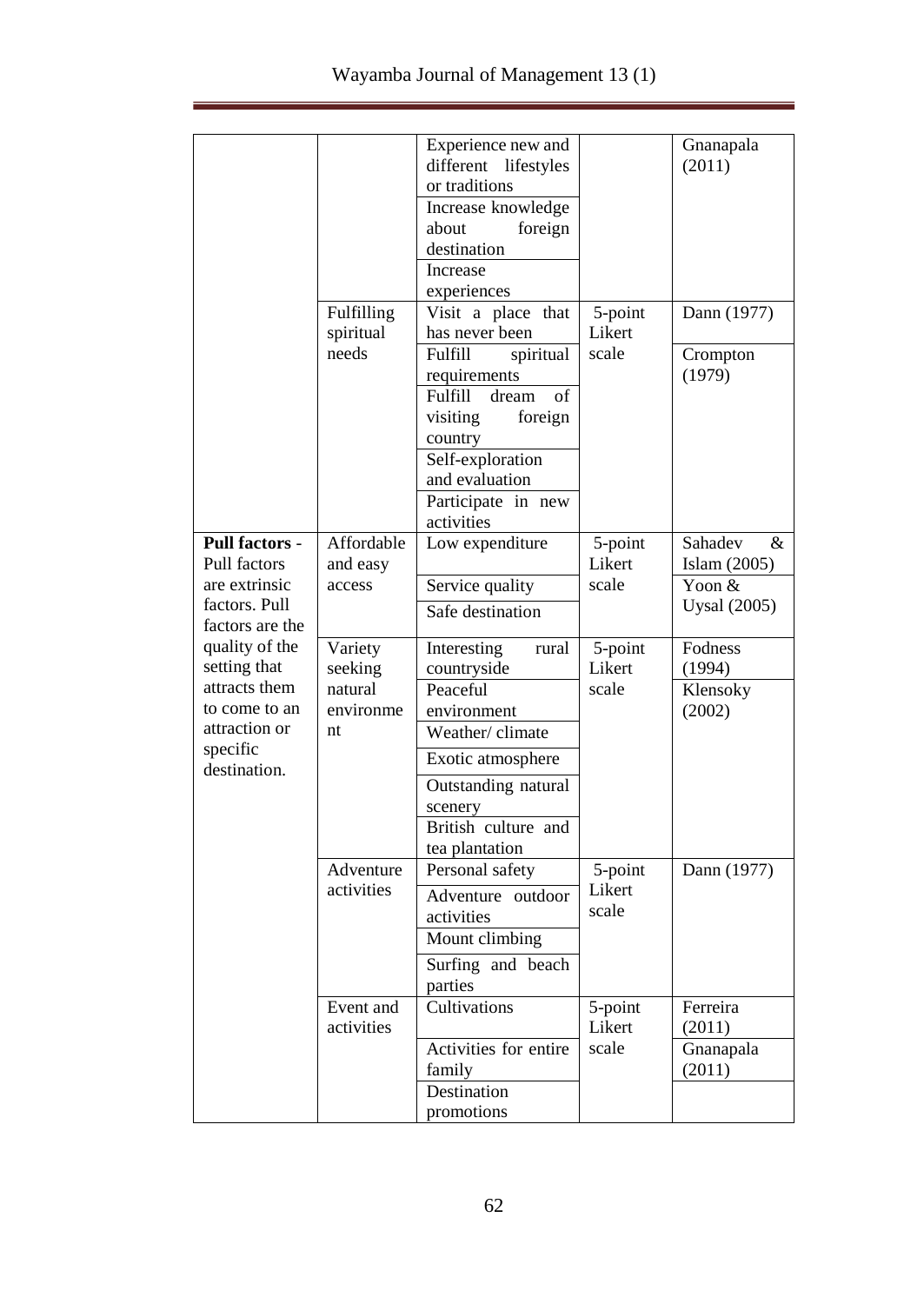|                              |            | Sri<br>Traditional  |         | Uysal $\&$  |
|------------------------------|------------|---------------------|---------|-------------|
|                              |            | Lankan food<br>and  |         | Jurowski    |
|                              |            | beverages           |         | (1994)      |
|                              |            | Different language, |         |             |
|                              |            | lifestyle and other |         |             |
|                              |            | cultural attraction |         |             |
|                              |            | Festivals and other |         |             |
|                              |            | events              |         |             |
|                              |            |                     |         |             |
| <b>Tourist</b>               | Destinatio | Full of places of   | 5-point | Crompton    |
| destination                  | n image    | historical or       | Likert  | (1979)      |
| image-                       |            | cultural interest   | scale   | Balogu and  |
| Collection of                |            |                     |         | McClearly   |
| beliefs, ideas,              |            |                     |         | (1999       |
| and feelings                 |            | Fashionable place   |         | Fernando et |
| that a person<br>has about a |            | Climate A           |         | al., (2019) |
| destination                  |            | Convenience         |         |             |
|                              |            | Full of beauty of   |         |             |
|                              |            | landscape           |         |             |

Source: Develop by researchers 2021

### **Table 3: Mean and Standard Deviation of Destination Image and Tourist Motivation**

|                                            | N   | <b>Mean</b> | Std.    |
|--------------------------------------------|-----|-------------|---------|
| <b>Destination Image</b>                   | 150 | 3.9853      | .58852  |
| Seeking Relaxation (SR)                    | 150 | 4.0747      | 0.72632 |
| <b>Enhancing Relations (ER)</b>            | 150 | 3.8787      | 0.74398 |
| Gaining Knowledge (GK)                     | 150 | 3.8960      | 0.89434 |
| Fulfilling Spiritual Needs (FSN)           | 150 | 3.8693      | 0.78509 |
| Affordable and Easy Access (AEA)           | 150 | 4.1853      | 0.73131 |
| Variety Seeking Natural Environment (VSNE) | 150 | 4.0107      | 0.69622 |
| Adventure Activities (AA)                  | 150 | 3.8840      | 0.76158 |
| Events and Activities (EA)                 | 150 | 4.0267      | 0.76031 |

Source: 2021 Survey data

## **Table 4: Normality test/ data distribution**

| <b>Skewness</b>  |                   | <b>Kurtosis</b>  |                   |
|------------------|-------------------|------------------|-------------------|
| <b>Statistic</b> | <b>Std. Error</b> | <b>Statistic</b> | <b>Std. Error</b> |
| $-0.677$         | 0.198             | 0.793            | 0.394             |
| $-0.381$         | 0.198             | $-0.164$         | 0.394             |
| $-0.767$         | 0.198             | 0.422            | 0.394             |
| $-0.595$         | 0.198             | 0.412            | 0.394             |
|                  |                   |                  |                   |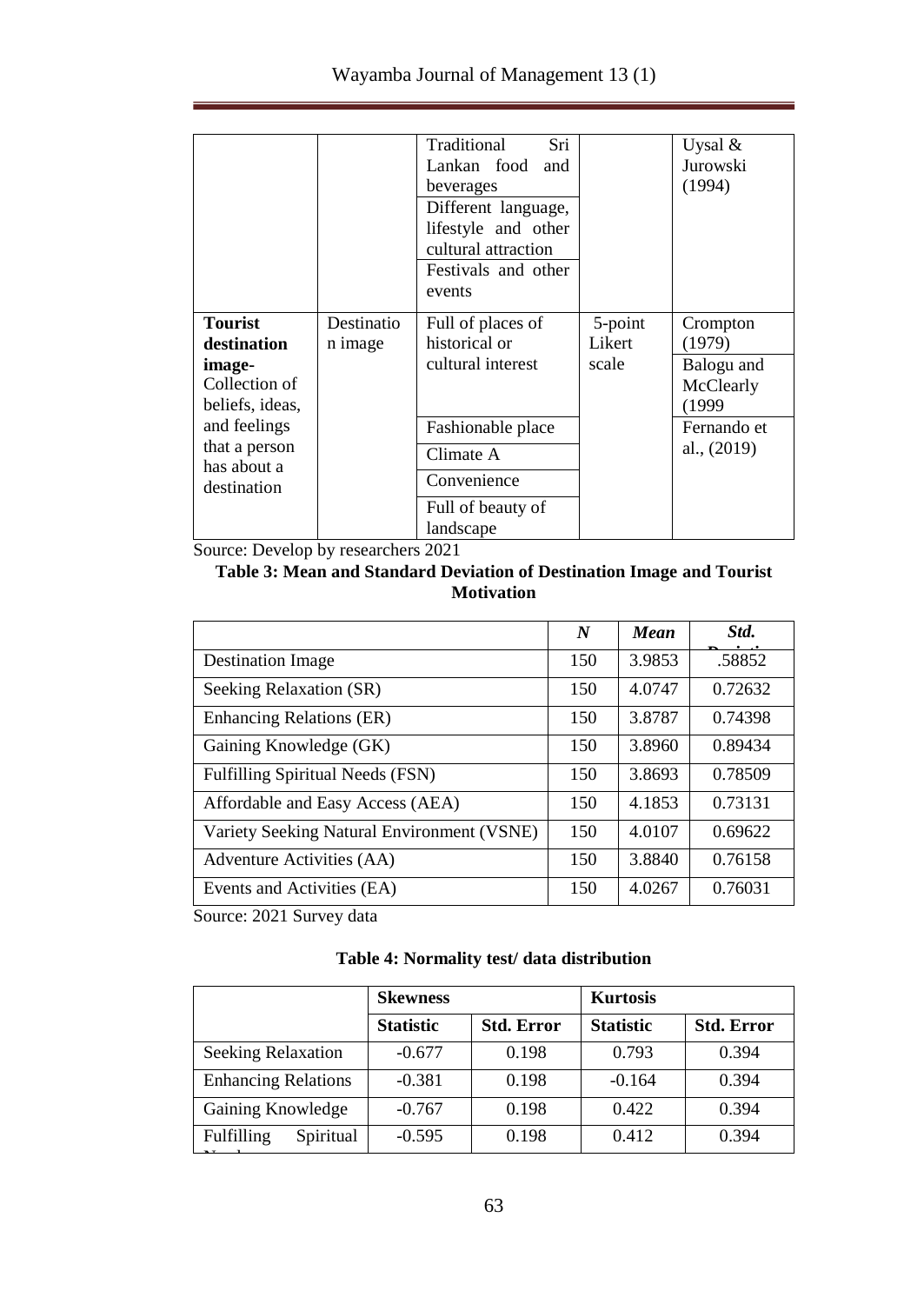## Wayamba Journal of Management 13 (1)

| Affordable and Easy         | $-1.063$ | 0.198 | 0.846    | 0.394 |
|-----------------------------|----------|-------|----------|-------|
| Variety<br>Seeking          | $-0.418$ | 0.198 | $-0.115$ | 0.394 |
| <b>Adventure Activities</b> | $-0.231$ | 0.198 | $-0.666$ | 0.394 |
| Events and Activities       | $-0.389$ | 0.198 | $-0.595$ | 0.394 |

Source: Survey data 2021

#### **Table 5: Model summary**

| Model |                      | R<br>Sq5uare   Square |       | Adjusted $R \mid$ Std. Error of the $\mid$ Durbin-<br><b>Estimate</b> | Watson |
|-------|----------------------|-----------------------|-------|-----------------------------------------------------------------------|--------|
|       | $0.687$ <sup>a</sup> | 0.472                 | 0.442 | 0.43953                                                               | 1.927  |

Source: Survey data 2021

#### **Table 6: Reliability analysis of push and pull factors**

| <b>Variable</b>     | Cronbach's alpha<br><b>Value</b> | No. of items |
|---------------------|----------------------------------|--------------|
| <b>Push factors</b> |                                  |              |
| <b>SR</b>           | 0.863                            | 5            |
| ER                  | 0.827                            | 5            |
| GK                  | 0.914                            | 5            |
| <b>FSN</b>          | 0.880                            | 5            |
| <b>Pull factors</b> |                                  |              |
| <b>AEA</b>          | 0.863                            | 5            |
| <b>VSNE</b>         | 0.837                            |              |
| AA                  | 0.793                            | 5            |
| EA                  | 0.889                            |              |

Source: Survey results 2021

#### **Table 7**: **Cumulative reliability values of dependent (Destination image) and independent variables (Push and Pull motivational factors)**

| Variable                 | Cronbach's Alfa | <b>Number of items</b> |
|--------------------------|-----------------|------------------------|
| <b>Push Factors</b>      | 907             |                        |
| <b>Pull Factors</b>      | 884             |                        |
| <b>Destination Image</b> |                 |                        |

Source: Survey data 2021

#### **Table 8: Multicollinearity Test**

| Model |     |                  | <b>Collinearity Statistics</b> |  |  |
|-------|-----|------------------|--------------------------------|--|--|
|       |     | <b>Tolerance</b> | VIF                            |  |  |
|       | SR  | 0.316            | 3.161                          |  |  |
|       | ER  | 0.306            | 3.264                          |  |  |
|       |     | 0.376            | 2.657                          |  |  |
|       | FSN | 0.284            | 3.52                           |  |  |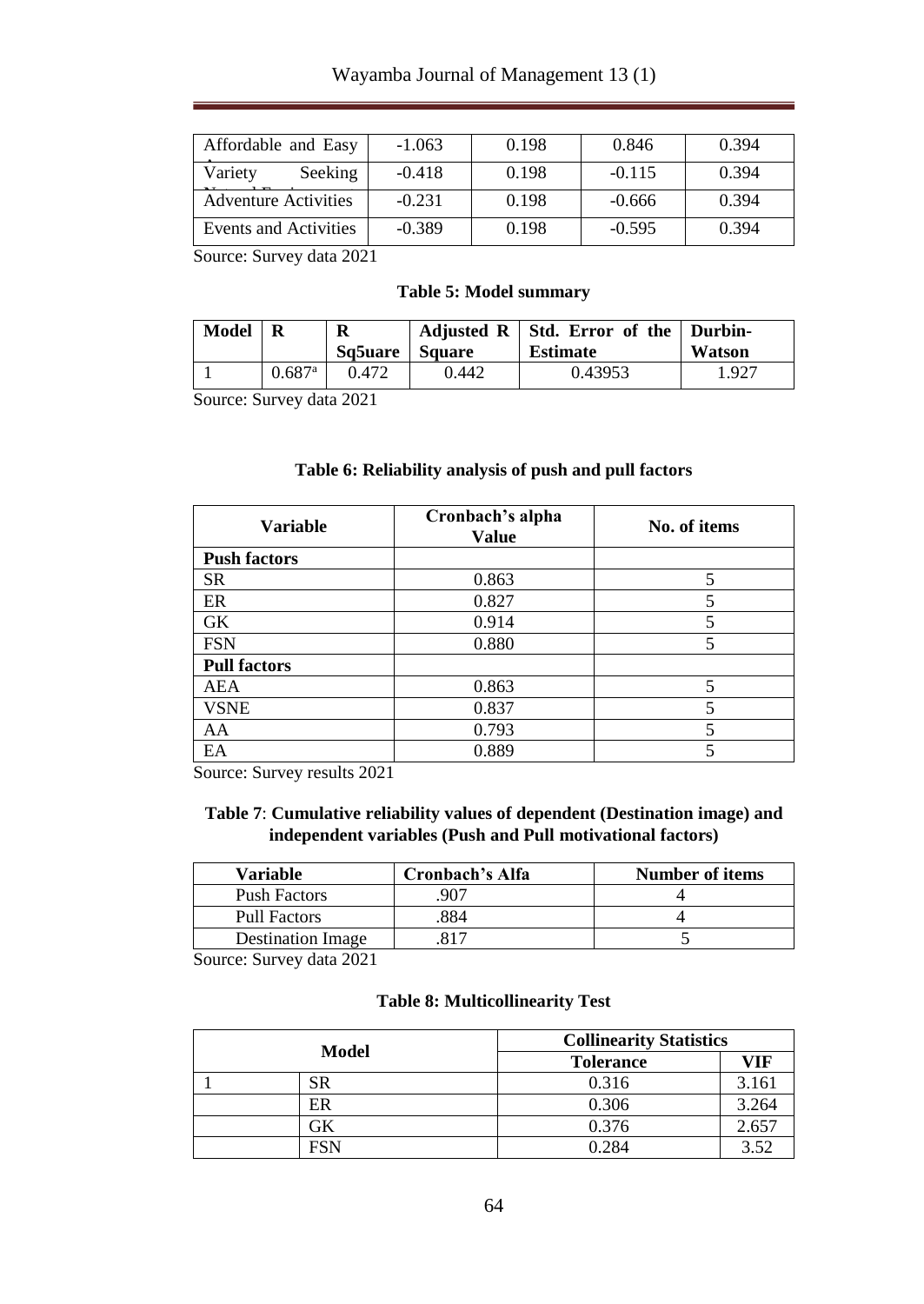## Wayamba Journal of Management 13 (1)

| <b>AEA</b>  | 0.504 | 1 983 |
|-------------|-------|-------|
| <b>VSNE</b> | 0.319 | 3.134 |
| AA          | 0.326 | 3.069 |
| EΑ          | 0.303 | 3.296 |

Source: Survey data 2021

#### **Table 9: Model summary**

| Model                                      |  | <b>R</b> Square | <b>Adjusted R</b><br><b>Square</b> | <b>Std. Error of</b><br>the Estimate |  |
|--------------------------------------------|--|-----------------|------------------------------------|--------------------------------------|--|
| $.625^{\circ}$<br>.391                     |  | .374            | .46547                             |                                      |  |
| a. Predictors: (Constant), FSN, SR, GK, ER |  |                 |                                    |                                      |  |

Source:2021 Survey data

#### **Table 10: Analysis of variance**

| Model      |                           | <b>Sig</b>        |
|------------|---------------------------|-------------------|
| Regression | $\Delta$<br>$\mathcal{D}$ | .000 <sup>b</sup> |
| Residual   |                           |                   |

Source: Survey data 2021

#### **Table 11: Push factors and the effect on destination image**

| Model                     |            | <b>Unstandardized</b><br><b>Coefficients</b> |               | <b>Standardized</b><br><b>Coefficients</b> | т     |      |
|---------------------------|------------|----------------------------------------------|---------------|--------------------------------------------|-------|------|
|                           |            | в                                            | Std.<br>Error | <b>Beta</b>                                |       | Sig. |
|                           | (Constant) | 1.882                                        | .226          |                                            | 8.323 | .000 |
|                           | SR.        | .226                                         | .086          | .278                                       | 2.611 | .010 |
|                           | ER         | .092                                         | .089          | .117                                       | 1.037 | .301 |
|                           | <b>GK</b>  | .135                                         | .067          | .205                                       | 2.004 | .047 |
|                           | <b>FSN</b> | .077                                         | .087          | .103                                       | .894  | .373 |
| a. Dependent Variable: DI |            |                                              |               |                                            |       |      |

Source: Survey data 2021

#### **Table 12: Model summary**

| Model                                        | R                 | <b>R</b> Square | <b>Adjusted R</b><br><b>Square</b> | <b>Std. Error of</b><br>the Estimate |  |  |
|----------------------------------------------|-------------------|-----------------|------------------------------------|--------------------------------------|--|--|
|                                              | .611 <sup>a</sup> | .374            | .356                               | 47217                                |  |  |
| a. Predictors: (Constant), EA, AEA, VSNE, AA |                   |                 |                                    |                                      |  |  |

Source: Survey data 2021

#### **Table 13: Analysis of variance**

| Model      |                      | Sig.              |
|------------|----------------------|-------------------|
| Regression | $\mathcal{L}^{\sim}$ | .000 <sup>b</sup> |
| Residual   |                      |                   |

Source: Survey data 2021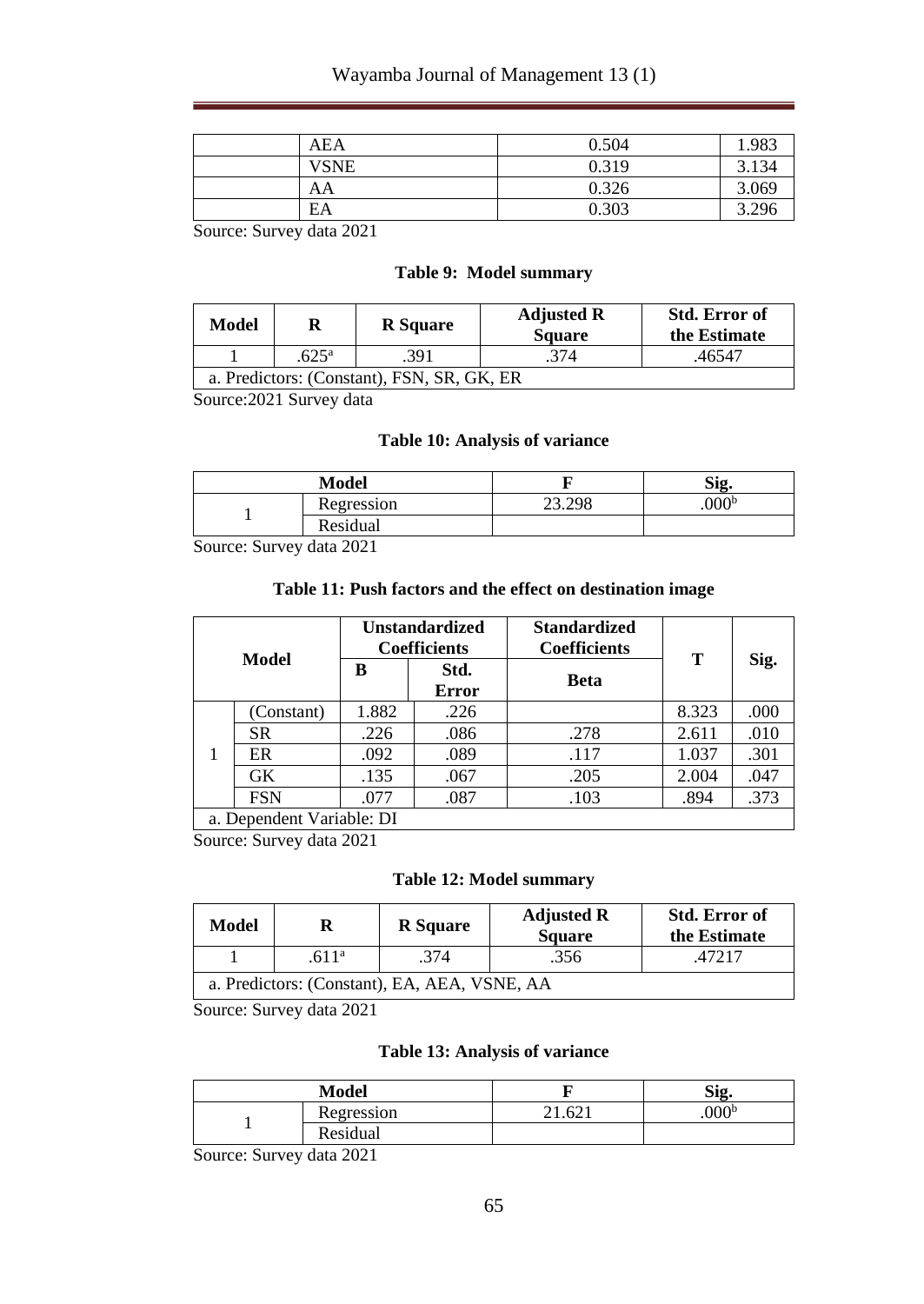| Model                       |             | <b>Unstandardized</b><br><b>Coefficients</b> |                      | <b>Standardized</b><br><b>Coefficients</b> | т     |      |
|-----------------------------|-------------|----------------------------------------------|----------------------|--------------------------------------------|-------|------|
|                             |             | в                                            | Std.<br><b>Error</b> | <b>Beta</b>                                |       | Sig. |
|                             | (Constant)  | 1.689                                        | .255                 |                                            | 6.634 | .000 |
|                             | AEA         | .238                                         | .068                 | .295                                       | 3.502 | .001 |
|                             | <b>VSNE</b> | .072                                         | .093                 | .085                                       | .774  | .440 |
|                             | AA          | .051                                         | .088                 | .066                                       | .578  | .564 |
|                             | EA          | .203                                         | .089                 | .262                                       | 2.272 | .025 |
| a. Dependent Variable: DIGM |             |                                              |                      |                                            |       |      |

**Table 14: Pull factors and effects on destination image**

Source: Survey data 202

#### **REFERENCES**

- Abeysekara, K., & Kulathilaka, C. (2020). Impact of travel motives on destination choice of mice travelers in southern province.
- Choe, J., Dong, E., Chick, G., & Zhang. (2013). Turner's communitas and non-Buddhists who visit Buddhist temples. *Tourism: An International Interdisciplinary Journal*, 61(3), 245-257.
- Crompton, L. J. (1979). Motivation for pleasure vacation. *Annals of Tourism Research*, 408-424.
- Dann, G. M. S. (1977). Anomie, Ego-Enhancement and Tourism. *Annals of Tourism Research*, 4, 184-194.
- Fernando, A. L. B., Perera, P. G. T. N., & Liyanage, L. N. (2019). Factors associated with destination image on tourists' revisit. *International*

 *Conference on Applied Social Statistics (ICASS)*

- Fodness, D. (1994). Measuring Tourist Motivation. *Annals of Tourism Research*, 21, 555- 581.
- Gnanapala, A. (2011). Tourist Motivation: Push and Pull Towards Sri Lanka. *International conference on Business Management,* 743- 750.
- Gnoth, J., & Zins, A. (2013). Developing a tourism cultural contact scale. *Journal of Business Research,* 66(6), 738-744.
- Goossens. (2000). Tourism information and pleasure motivation. *Annals of tourism research,*27(2), 301- 321.
- Harrell. (2009). *Regression modelling strategies with applications to linear models, logistic regression,*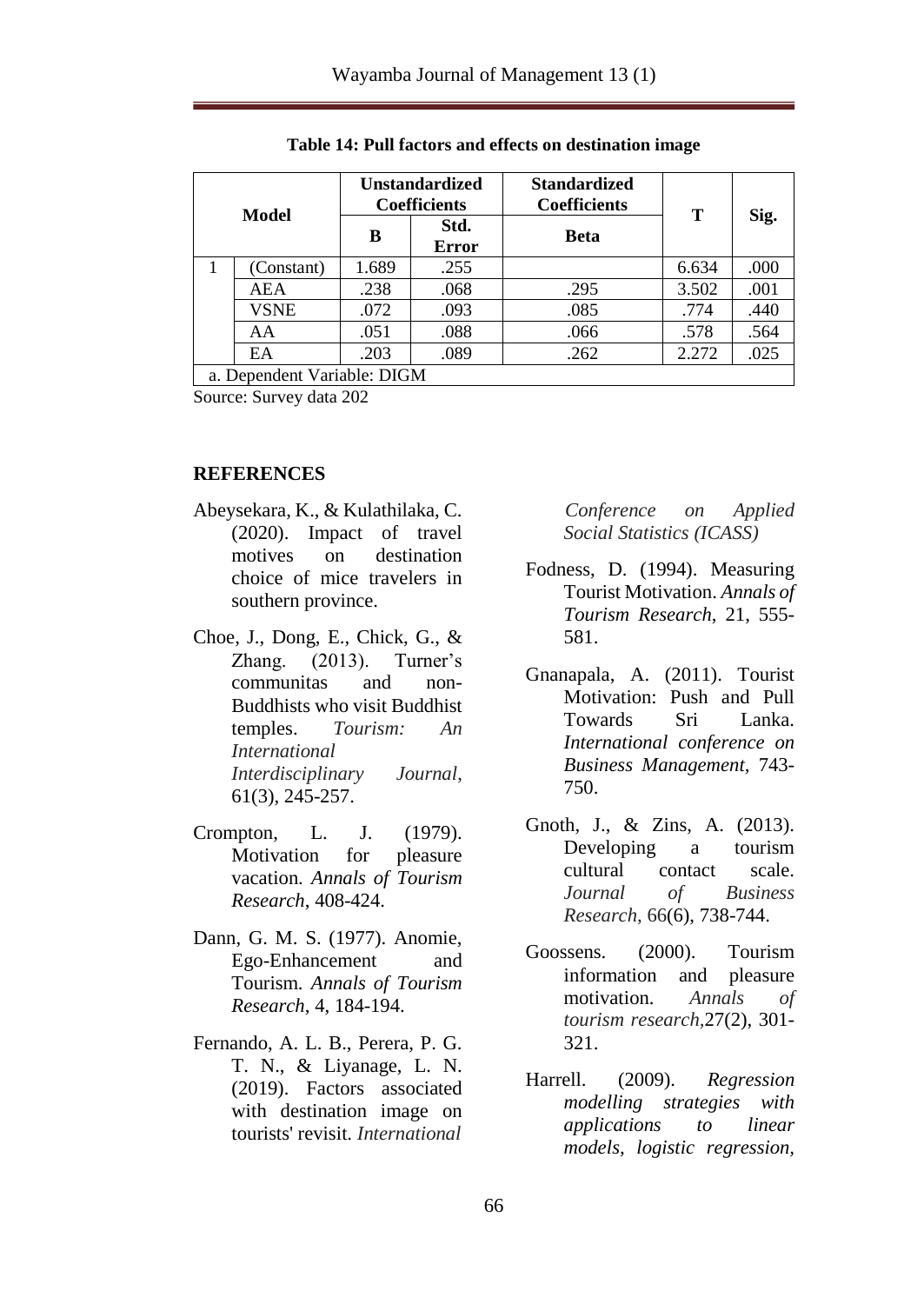*and survival analysis.* New York: Springer.

- https://sltda.gov.lk, Tourism Research and Statistics - Sri Lanka Tourism statistics 2019
- Iso-Ahola. (1983). Towards a social psychology of recreational travel. *Leisure studies*, 2(1), 45-56.
- Kamb, A. (2021). Potentials for reducing climate impact from tourism transport behavior. *Journal of Sustainable Tourism,* 29(8), 1365-1382. doi:10.1080/09669582.2020. 1855436.
- Kim, S., Lee, C., & Klenosky, D.B. (2003). The influence of push and pull factors at Korean national parks. *Tourism management*,24(2), 169-180.
- Laksiri, W. M. R. (2007). Marketing Sri Lanka as an International Tourist Destination. *(Master's thesis, Høgskolen i Agder).*
- MacKay, K. J., & Fesenmaier, D. (1997). Pictorial element of destination in image formation. *Annals of tourism research*, 24(3), 537-565.
- Madden K., Rashid, B., & Zainol, N. A. (2016). Beyond the motivation theory of destination image. *Tourism and Hospitality Management*, Vol. 22, No. 2, pp. 247-264
- Malhotra, N. K., Dan, N., & David, F. B. (2004). *Marketing research: An applied orientation*. Pearson Education.
- Mansfeld, Y. (1992). From motivation to actual travel. *Annals of tourism research*, 19(3), 399-419.
- Mehmetoglu, M. (2011). Examining the relationship between push and pull factors through partial least-squares path modeling. In *Advances in hospitality and leisure*: Emerald Group Publishing Limited.
- Pearce, P. L. (2013). The social psychology of tourist behaviour: *International series in experimental social psychology* (Vol. 3): Elsevier.
- Pestana, M. H., & Parreira, A. (2020). Motivations, emotions and satisfaction: The keys to a tourism destination choice. *Journal of Destination Marketing & Management*, 16, 100332.
- Pujiastuti, E., Utomo, H., & Novamayanti. (2020). Millennial tourists and revisit intention. *Management Science Letters*,10(12), 2889- 2896.
- Qian, T. Y., Wang, J. J., & Zhang. (2020). Push and Pull Factors in E-Sports Livestreaming: A Partial Least Squares Structural Equation Modeling Approach.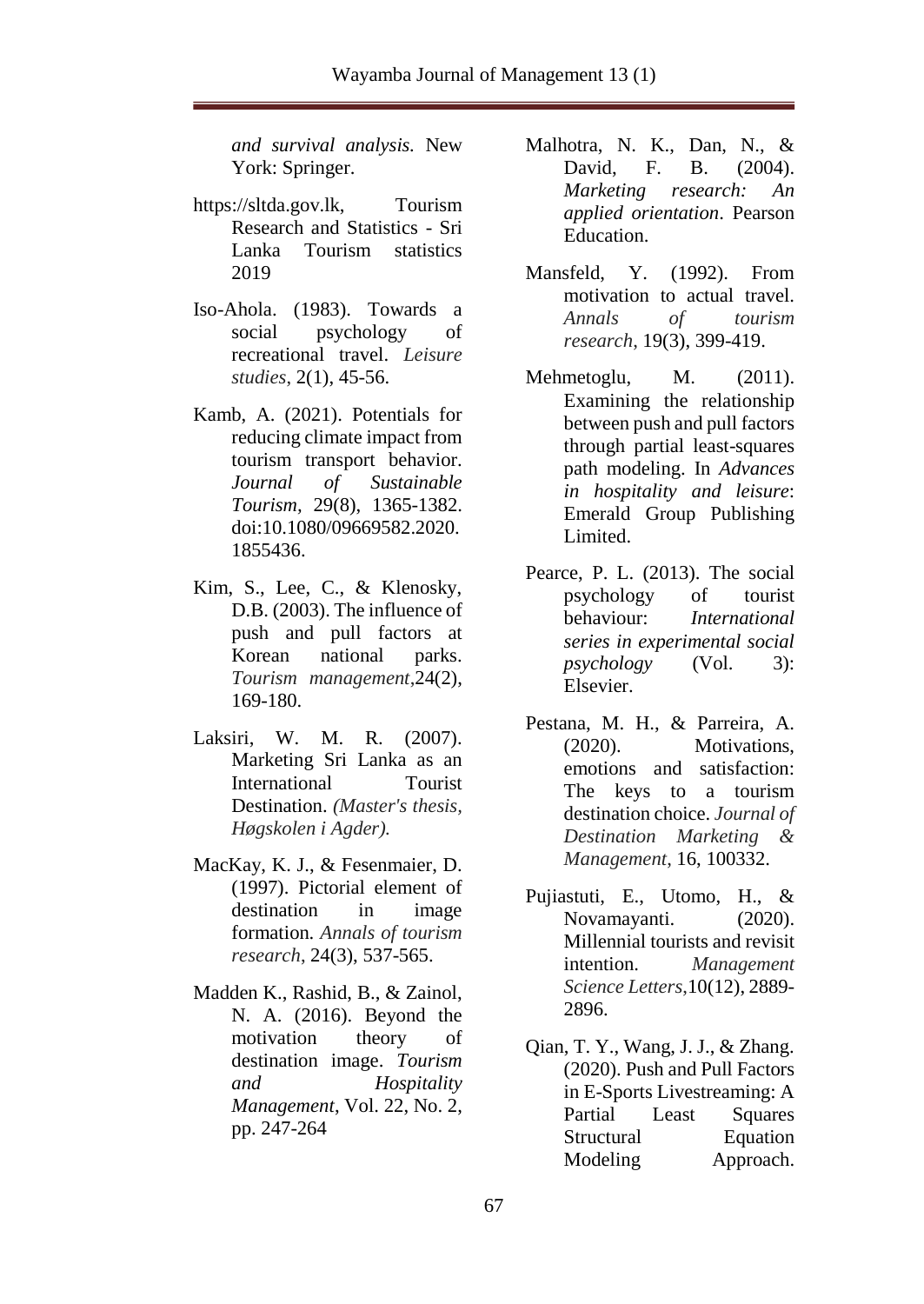*International Journal of Sport Communication*, 13(4), 621-642.

Ranasinghe, R. (2019). Destination Image and Loyalty: Comparison between Asia Pacific and European Tourists in Sri Lanka. *Journal of Management and Tourism Research*, 2, 84-101.

Ranasinghe, R., Damunupola, A., Wijesundara, S., Karunarathna, C., Nawarathna, D., Gamage, S., & Ranaweera, A. (2020). Tourism after corona: Impacts of COVID 19 pandemic and way forward for tourism, hotel and mice industry in Sri Lanka. *Hotel and Mice Industry in Sri Lanka.*

- Martín, S., & Bosque, D. (2008). Exploring the cognitive– affective nature of destination image and the role of psychological factors in its formation. *Tourism management*, 29(2), 263- 277.
- Saunders, M., Lewis, P., & Thornhill, A. (2009). Research methods for business students. http://books.google.com/boo ks?id=u-txtfaCFiEC&pgis=1
- Silva, O., Medeiros, T., Moniz, A. I., Tomas, L., Furtado, S., & Ferreira, J. (2020). Tourists' Characteristics, Travel Motivation and

Satisfaction. *Advances in tourism, technology and smart systems.*

- Siriwardana, S., Chaminda, J. W., & Rathnayake, D. (2019). What have they heard? Previsit Image of Sri Lanka as a Tourist Destination. *South Asian Journal of Management*, 26(2).
- Veal, A. J. (2006). Research methods for leisure and tourism- a practical guide. Pearson UK, 327-413.
- Vinyals-Mirabent, S. (2019). European urban destinations' attractors at the frontier between competitiveness and a unique destination image. A benchmark study of communication practices. *Journal of destination marketing & management*, 12, 37-45.
- Vurren, V., & Slabbert, E. (2012). Travel motivations and behavior of tourists to a South African resort. *Tourism & Management Studies*.
- Wicramasooriya, L. d. S., Chandralal, K., & Jayawickrama, W. (2020). How Sri Lanka Has Been Promoted as a Tourist Destination? An Exploration of the Promotional Efforts of Sri Lanka Tourist Promotional Authority of Sri Lanka.
- Wijesundara, S. R., & Gnanapala, A. C. (2019). An Analysis of